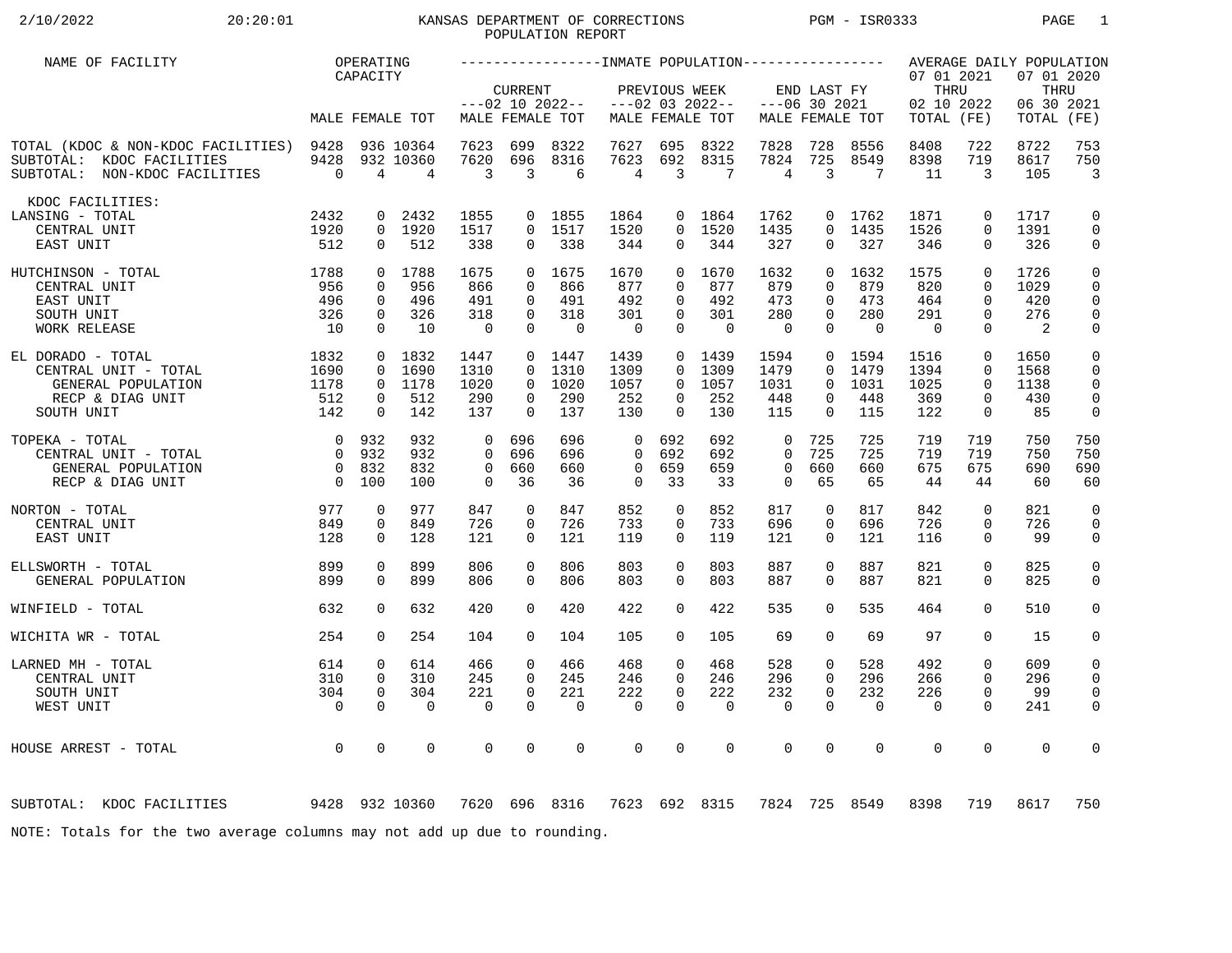| 2/10/2022<br>20:20:01                                                                     |                                          |                                                               |                                                             |                                                     |                                                             | POPULATION REPORT                                     | KANSAS DEPARTMENT OF CORRECTIONS     |                                                 |                                                      |                                                  |                                                                             | $PGM - ISR0333$                                 |                                                                                                  |                                                              | PAGE                        | -2                                                                         |
|-------------------------------------------------------------------------------------------|------------------------------------------|---------------------------------------------------------------|-------------------------------------------------------------|-----------------------------------------------------|-------------------------------------------------------------|-------------------------------------------------------|--------------------------------------|-------------------------------------------------|------------------------------------------------------|--------------------------------------------------|-----------------------------------------------------------------------------|-------------------------------------------------|--------------------------------------------------------------------------------------------------|--------------------------------------------------------------|-----------------------------|----------------------------------------------------------------------------|
| NAME OF FACILITY                                                                          |                                          | OPERATING<br>CAPACITY                                         |                                                             |                                                     | <b>CURRENT</b>                                              |                                                       | $---02$ 10 2022-- $---02$ 03 2022--  |                                                 | PREVIOUS WEEK                                        | $---06$ 30 2021                                  | END LAST FY                                                                 |                                                 | ----------------INMATE POPULATION---------------- AVERAGE DAILY POPULATION<br>07 01 2021<br>THRU |                                                              | 07 01 2020<br>THRU          |                                                                            |
| MALE FEMALE TOT<br>NON-KDOC FACILITIES                                                    |                                          |                                                               |                                                             |                                                     |                                                             | MALE FEMALE TOT                                       |                                      |                                                 | MALE FEMALE TOT                                      |                                                  |                                                                             | MALE FEMALE TOT                                 | 02 10 2022<br>TOTAL (FE)                                                                         |                                                              | 06 30 2021<br>TOTAL (FE)    |                                                                            |
| LARNED STATE HOSPITAL - TOTAL<br>PSYCHIATRIC UNIT                                         | 0<br>$\Omega$                            | 4<br>$\overline{4}$                                           | 4<br>$\overline{4}$                                         | 0<br>$\cap$                                         | $\frac{3}{3}$                                               | $\frac{3}{3}$                                         | $\begin{matrix} 0 \\ 0 \end{matrix}$ | $\frac{3}{3}$                                   | $\frac{3}{3}$                                        | $\frac{1}{1}$                                    | $\frac{3}{3}$                                                               | $\overline{4}$                                  | $\frac{3}{3}$                                                                                    | $\frac{3}{3}$                                                | 4<br>$\overline{4}$         | $\frac{3}{3}$                                                              |
| CONTRACT JAIL PLACEMENT - TOTAL<br>COUNTY<br>OUT-OF-STATE<br>JO CTY RESIDENTIAL CENTER WR | $\overline{0}$<br>$\mathsf{O}$<br>$\cap$ | $\mathbf 0$<br>$\mathsf 0$<br>$\mathsf{O}\xspace$<br>$\Omega$ | $\mathbf 0$<br>$\overline{0}$<br>$\overline{0}$<br>$\Omega$ | 3<br>$\overline{0}$<br>$\mathsf{O}$<br>$\mathbf{R}$ | 0<br>$\begin{smallmatrix}0\\0\end{smallmatrix}$<br>$\Omega$ | 3<br>$\overline{0}$<br>$\overline{0}$<br>$\mathbf{R}$ | 4<br>$\overline{0}$<br>$\frac{0}{4}$ | 0<br>$\overline{0}$<br>$\mathsf{O}$<br>$\Omega$ | 4<br>$\overline{0}$<br>$\mathbf 0$<br>$\overline{4}$ | 3<br>$\mathsf{O}$<br>$\mathbf 0$<br>$\mathbf{R}$ | $\overline{0}$<br>$\begin{smallmatrix}0\\0\\0\end{smallmatrix}$<br>$\Omega$ | 3<br>$\mathbf 0$<br>$\mathbf 0$<br>$\mathbf{R}$ | $\mathsf{O}\xspace$<br>$\mathsf{O}$<br>$\overline{7}$                                            | $\overline{0}$<br>$\mathsf{O}$<br>$\overline{0}$<br>$\Omega$ | 101<br>47<br>55<br>$\Omega$ | $\mathbf 0$<br>$\overline{0}$<br>$\overline{\mathbf{0}}$<br>$\overline{0}$ |
| SUBTOTAL: NON-KDOC FACILITIES                                                             | $\overline{0}$                           | $\overline{4}$                                                | $\overline{4}$                                              | 3                                                   | $\overline{3}$                                              | 6                                                     | $\overline{4}$                       | 3                                               | $7\phantom{.0}$                                      | $4\overline{ }$                                  | $\overline{3}$                                                              | $7\overline{ }$                                 | 11                                                                                               | $\mathcal{L}$                                                | 105                         | 3                                                                          |
|                                                                                           |                                          |                                                               |                                                             |                                                     |                                                             |                                                       |                                      |                                                 |                                                      |                                                  |                                                                             |                                                 | ------------------------------PAROLE POPULATION--------------------------                        |                                                              |                             |                                                                            |
| IN-STATE CASELOAD TOTAL<br>KANSAS<br>COMPACT                                              |                                          |                                                               |                                                             | 4505<br>3370<br>1135                                | 708<br>409<br>299                                           | 5213<br>3779<br>1434                                  | 4525<br>3401<br>1124                 | 709<br>408<br>301                               | 5234<br>3809<br>1425                                 | 4617<br>3478<br>1139                             | 413<br>308                                                                  | 721 5338<br>3891<br>1447                        | 5264<br>3827<br>1438                                                                             | 705<br>404<br>302                                            | 5674<br>4212<br>1462        | 788<br>474<br>314                                                          |
| OUT-OF-STATE CASELOAD TOTAL                                                               |                                          |                                                               | -----                                                       | 842                                                 | 75                                                          | 917                                                   | 832                                  | 73                                              | 905                                                  | 853                                              | 73                                                                          | 926                                             | 939                                                                                              | 76                                                           | 898                         | 75                                                                         |
| ABSCOND/WARRANT TOTAL                                                                     |                                          |                                                               |                                                             | 278                                                 | 65                                                          | 343                                                   | 274                                  | 68                                              | 342                                                  | 259                                              | 70                                                                          | 329                                             | 343                                                                                              | 66                                                           | 337                         | 74                                                                         |
| TOTAL                                                                                     |                                          |                                                               |                                                             | 5625                                                | 848                                                         | 6473                                                  | 5631                                 | 850                                             | 6481                                                 |                                                  |                                                                             | 5729 864 6593                                   | 6547                                                                                             | 847                                                          | 6909                        | 937                                                                        |
| ***PRE-REVOCATION CASES                                                                   |                                          |                                                               |                                                             | $\overline{0}$                                      | $\Omega$                                                    | $\overline{0}$                                        | $\Omega$                             | $\Omega$                                        | $\Omega$                                             | $\Omega$                                         | $\Omega$                                                                    | $\Omega$                                        | $\overline{0}$                                                                                   | $\Omega$                                                     | $\Omega$                    | $\overline{0}$                                                             |

\*\*\*PRE-REVOCATION CASES ARE INCLUDED IN THE INMATE POPULATION TOTAL

NOTE: Totals for the two average columns may not add up due to rounding.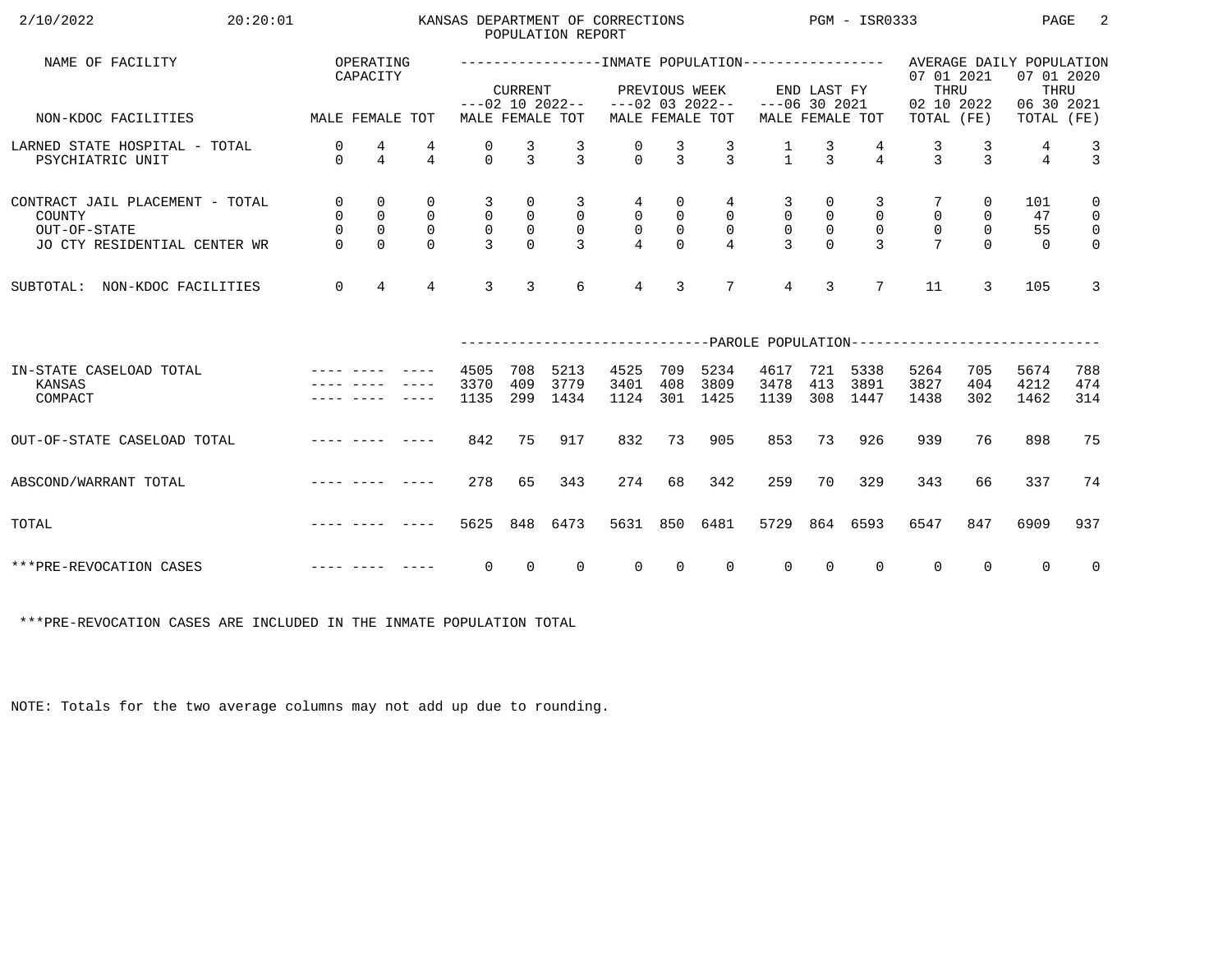# 2/10/2022 20:20:01 KANSAS DEPARTMENT OF CORRECTIONS PGM - ISR0333 PAGE 3 POPULATION REPORT

## SUMMARY OF CHANGE

|                                                                                                                                        |      |                                                                                      | TOTAL (ALL INMATES)                                                                                                                                         |                                                 |     |                                                                                             | KDOC FACILITIES     |                                                                                                                                                                          |                  |                                                                    |     |                | NON-KDOC FACILITIES                                                                                                                            |                                                                                                 |                                  |                |            |                          |                            |                 | IN-STATE CASELOAD                                                                    |                                                                                                           |                                                                                                       |                                                                                       |                                              |  |
|----------------------------------------------------------------------------------------------------------------------------------------|------|--------------------------------------------------------------------------------------|-------------------------------------------------------------------------------------------------------------------------------------------------------------|-------------------------------------------------|-----|---------------------------------------------------------------------------------------------|---------------------|--------------------------------------------------------------------------------------------------------------------------------------------------------------------------|------------------|--------------------------------------------------------------------|-----|----------------|------------------------------------------------------------------------------------------------------------------------------------------------|-------------------------------------------------------------------------------------------------|----------------------------------|----------------|------------|--------------------------|----------------------------|-----------------|--------------------------------------------------------------------------------------|-----------------------------------------------------------------------------------------------------------|-------------------------------------------------------------------------------------------------------|---------------------------------------------------------------------------------------|----------------------------------------------|--|
|                                                                                                                                        |      | POPULATION                                                                           | MALE                                                                                                                                                        | CHANGE FROM<br>PREVIOUS MONTH<br>FEM            | TOT | POPULATION CHANGE FROM                                                                      |                     | MALE FEM                                                                                                                                                                 |                  | PREVIOUS MONTH                                                     | TOT |                | POPULATION CHANGE FROM                                                                                                                         |                                                                                                 | MALE FEM                         | PREVIOUS MONTH |            |                          | TOT                        |                 | POPULATION                                                                           |                                                                                                           | MALE                                                                                                  | CHANGE FROM<br>PREVIOUS MONTH<br>FEM                                                  | TOT                                          |  |
| JANUARY<br>FEBRUARY<br>MARCH<br>APRIL<br>MAY<br>JUNE<br>JULY<br><b>AUGUST</b><br>SEPTEMBER<br><b>OCTOBER</b><br>NOVEMBER               | 2021 | 8729<br>8735<br>8749<br>8686<br>8654<br>8556<br>8530<br>8445<br>8457<br>8400<br>8345 | $+ 15 - 9 + 6$<br>$+ 11 + 3 + 14$<br>$\sim$<br>$ \,$<br>$-77 - 21 -$<br>$-33 + 7 - 26$<br>$-79 - 6 - 85$<br>$-2+14+12$<br>$-37 - 20 - 57$<br>$-54 - 1 - 55$ | 7979 750 8729<br>$71 + 8 - 63$<br>$29 - 3 - 32$ | 98  | 8665<br>8714<br>8745<br>8682<br>8650<br>8549<br>8520<br>8432<br>8445<br>8386<br>8333        |                     | 7918 747 8665<br>$+ 58 - 9 + 49$<br>$+ 28 + 3 + 31$<br>$\sim$<br>$\sim$ $-$<br>$\sim$<br>$-36 + 7 - 29$<br>$\sim$<br>$-1 + 14 + 13$<br>$-38 - 21 - 59$<br>$-52 - 1 - 53$ |                  | $71 + 8 - 63$<br>$29 - 3 - 32$<br>$80 - 21 - 101$<br>$82 - 6 - 88$ |     |                | $\overline{4}$<br>$\begin{array}{ccccccccc} 14 & + & 1 & + & 1 & + & 2 \\ 12 & - & 2 & - & 0 & - & 2 \\ 9 & - & 2 & - & 1 & - & 3 \end{array}$ | 64<br>21<br>$4 -$<br>$4 -$<br>$7 +$<br>$10 + 3 - 0 + 3$<br>$13 + 3 - 0 + 3$<br>$12 - 1 - 0 - 1$ | $-43 - 0 - 43$<br>$-17 - 0 - 17$ | 61<br>$0 -$    | 3<br>$0 -$ | $0 - 0 -$<br>$3 - 0 + 3$ | 64<br>$\Omega$<br>$\Omega$ |                 | 5570<br>5514<br>5473<br>5442<br>5421<br>5338<br>5305<br>5256<br>5274<br>5209<br>5243 | $\sim$<br>$\sim$<br>$\overline{\phantom{a}}$<br>$\equiv$<br>$\overline{\phantom{a}}$<br>$+$<br>$\sim$ $-$ | 4809<br>$-44-$<br>$-36 -$<br>$27 -$<br>$14 -$<br>71 -<br>$33 -$<br>$33 -$<br>19 -<br>49 -<br>$+ 18 +$ | 761 5570<br>$12 - 56$<br>$12 - 83$<br>$16 - 49$<br>$1 + 18$<br>$16 - 65$<br>$16 + 34$ | $5 - 41$<br>$4 - 31$<br>$7 - 21$<br>$0 - 33$ |  |
| DECEMBER<br>JANUARY                                                                                                                    | 2022 | $8346 + 10 - 9 + 1$<br>$8326 - 3 - 17 - 20$                                          |                                                                                                                                                             |                                                 |     | 8337<br>8319                                                                                |                     | $+ 12 - 8 + 4$                                                                                                                                                           |                  |                                                                    |     |                | $-1$ $-17$ $-18$ $7$ $-2$ $-0$ $-2$                                                                                                            |                                                                                                 |                                  |                |            |                          |                            |                 | 5217<br>5223                                                                         | $\sim$ $-$<br>$+$                                                                                         | $25 -$<br>$6 -$                                                                                       | $1 - 26$                                                                              | $0 + 6$                                      |  |
| NET CHANGE OVER 12 MO PERIOD - 349 - 54 - 403 - 292 - 54 - 346 - 57 + 0 - 57 - 289 - 58 - 347<br>AVERAGE MONTHLY CHANGE $-29 - 5 - 34$ |      |                                                                                      |                                                                                                                                                             |                                                 |     |                                                                                             |                     | $-24 - 5 - 29$                                                                                                                                                           |                  |                                                                    |     |                |                                                                                                                                                |                                                                                                 |                                  | $5 + 0 -$      |            |                          | $5^{\circ}$                |                 | $-24 - 5 - 29$                                                                       |                                                                                                           |                                                                                                       |                                                                                       |                                              |  |
|                                                                                                                                        |      |                                                                                      |                                                                                                                                                             |                                                 |     | --------INMATE POPULATION - SUMMARY OF CHANGE (PERIOD: 07 01 2021 THRU 01 31 2022)--------  |                     |                                                                                                                                                                          |                  |                                                                    |     |                |                                                                                                                                                |                                                                                                 |                                  |                |            |                          |                            |                 |                                                                                      |                                                                                                           |                                                                                                       |                                                                                       |                                              |  |
|                                                                                                                                        |      |                                                                                      |                                                                                                                                                             | TOTAL                                           |     | (ALL INMATES) WOOC FACILITIES NON-KDOC FACILITIES                                           |                     |                                                                                                                                                                          |                  |                                                                    |     |                |                                                                                                                                                |                                                                                                 |                                  |                |            |                          |                            |                 |                                                                                      |                                                                                                           |                                                                                                       |                                                                                       |                                              |  |
|                                                                                                                                        |      |                                                                                      | MALE FEMALE                                                                                                                                                 |                                                 |     | TOTAL TOTAL TOTAL TOTAL TOTAL TOTAL TOTAL TOTAL TOTAL (BOTH SEXES) MALE FEMALE (BOTH SEXES) |                     |                                                                                                                                                                          |                  |                                                                    |     |                |                                                                                                                                                |                                                                                                 |                                  |                |            |                          |                            |                 |                                                                                      |                                                                                                           |                                                                                                       |                                                                                       |                                              |  |
| NUMBER OF INMATES - 198 - 32                                                                                                           |      |                                                                                      |                                                                                                                                                             |                                                 |     |                                                                                             | $-230$ $-198$ $-32$ |                                                                                                                                                                          |                  |                                                                    |     |                |                                                                                                                                                | $-230$                                                                                          |                                  |                | $+ 0$      |                          |                            | $\Omega$        | $+$                                                                                  | $\bigcap$                                                                                                 |                                                                                                       |                                                                                       |                                              |  |
| PERCENT CHANGE                                                                                                                         |      |                                                                                      | $-2.5$ $-4.4$ $-$                                                                                                                                           |                                                 |     | $-2.7%$                                                                                     |                     |                                                                                                                                                                          |                  |                                                                    |     | $-2.5% - 4.4%$ |                                                                                                                                                | $-2.7%$                                                                                         |                                  |                | $+$ $-$    | $.0%$ +                  |                            | .0 <sub>8</sub> |                                                                                      | .0 <sub>8</sub>                                                                                           |                                                                                                       |                                                                                       |                                              |  |
| AVERAGE MONTHLY CHANGE                                                                                                                 |      |                                                                                      | $-28 - 5$                                                                                                                                                   |                                                 |     | $-33$                                                                                       |                     |                                                                                                                                                                          |                  |                                                                    |     | $-28 - 5$      |                                                                                                                                                | $-33$                                                                                           |                                  |                | $+$        | $0 +$                    |                            | $\Omega$        | $+$                                                                                  | $\overline{0}$                                                                                            |                                                                                                       |                                                                                       |                                              |  |
|                                                                                                                                        |      |                                                                                      | PAROLE POPULATION - SUMMARY OF CHANGE (PERIOD: 07 01 2021 THRU 01 31 2022)                                                                                  |                                                 |     |                                                                                             |                     |                                                                                                                                                                          |                  |                                                                    |     |                |                                                                                                                                                |                                                                                                 |                                  |                |            |                          |                            |                 |                                                                                      |                                                                                                           |                                                                                                       |                                                                                       |                                              |  |
|                                                                                                                                        |      |                                                                                      | PRE-REV<br>CASES                                                                                                                                            |                                                 |     | ---INSTATE CASELOAD---- CASELOAD<br>TOTAL KANSAS COMPACTS OUT-OF-STATE                      |                     |                                                                                                                                                                          |                  |                                                                    |     |                |                                                                                                                                                |                                                                                                 |                                  |                |            | ABSCOND<br>WARRANT       |                            |                 |                                                                                      |                                                                                                           |                                                                                                       |                                                                                       |                                              |  |
| NUMBER OF OFFENDERS                                                                                                                    |      | $+$ 0                                                                                |                                                                                                                                                             |                                                 |     | $-115 - 102 - 13$                                                                           |                     |                                                                                                                                                                          |                  |                                                                    |     |                | $-17$                                                                                                                                          |                                                                                                 |                                  |                | + 14       |                          |                            |                 |                                                                                      |                                                                                                           |                                                                                                       |                                                                                       |                                              |  |
| PERCENT CHANGE                                                                                                                         |      |                                                                                      | $+$ .0%                                                                                                                                                     |                                                 |     | $-2.1$ % $-2.6$ %                                                                           |                     |                                                                                                                                                                          | - .98            |                                                                    |     |                | $-1.8%$                                                                                                                                        |                                                                                                 |                                  |                |            | $+4.2%$                  |                            |                 |                                                                                      |                                                                                                           |                                                                                                       |                                                                                       |                                              |  |
| AVERAGE MONTHLY CHANGE                                                                                                                 |      |                                                                                      | $+ 0$                                                                                                                                                       |                                                 |     | $-16 - 15$                                                                                  |                     |                                                                                                                                                                          | $\sim$ 100 $\mu$ | 2                                                                  |     |                | $-2$                                                                                                                                           |                                                                                                 |                                  |                | $+$        | 2                        |                            |                 |                                                                                      |                                                                                                           |                                                                                                       |                                                                                       |                                              |  |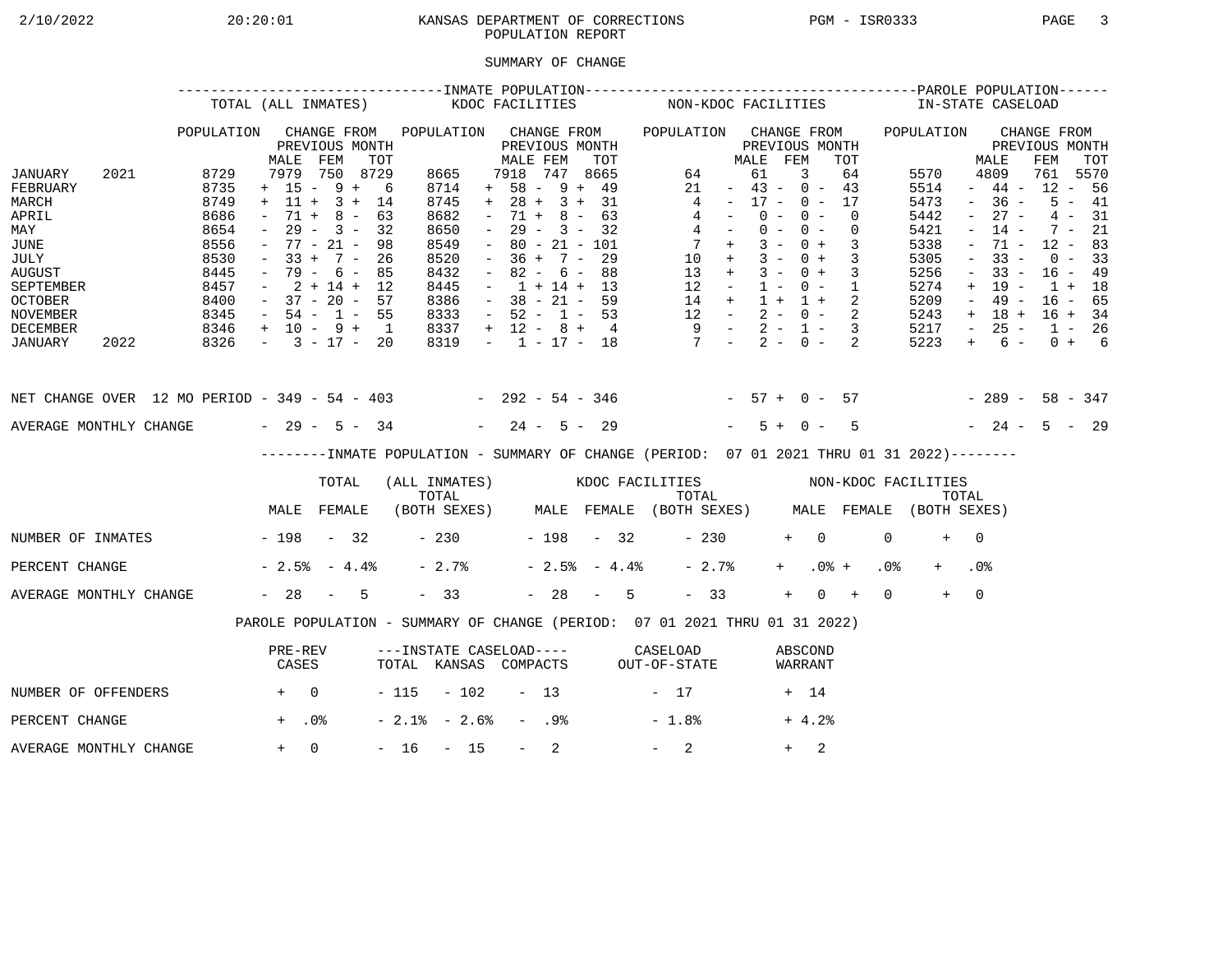## 2/10/2022 20:20:01 KANSAS DEPARTMENT OF CORRECTIONS PGM - ISR0333 PAGE 4 POPULATION REPORT

| NAME OF FACILITY         |               |             |              |               |              |                | INMATE CUSTODY CLASSIFICATION AS OF 02 10 2022                          |             |               |                           |             |                |              |              |                |                                           |                |              |                 |              |                |
|--------------------------|---------------|-------------|--------------|---------------|--------------|----------------|-------------------------------------------------------------------------|-------------|---------------|---------------------------|-------------|----------------|--------------|--------------|----------------|-------------------------------------------|----------------|--------------|-----------------|--------------|----------------|
|                          | -UNCLASSIFIED |             |              | -SPECIAL MGM- |              |                |                                                                         |             | ---MAXIMUM--- |                           |             |                |              |              |                | -UNC/SPM/MAX- -MEDIUM HIGH- --MEDIUM LOW- |                |              | $---MINIMUM---$ |              |                |
| KDOC FACILITIES          | MALE FEM TOT  |             |              | MALE FEM      |              | TOT            | MALE FEM                                                                |             | TOT           | MALE FEM TOT MALE FEM TOT |             |                |              |              |                | MALE FEM                                  |                | <b>TOT</b>   | <b>MALE FEM</b> |              | TOT            |
| LANSING - TOTAL          | 7             | $\Omega$    |              | 304           | $\Omega$     | 304            | 509                                                                     | 0           | 509           | 820                       | 0           | 820            | 318          | $\mathbf{0}$ | 318            | 327                                       | 0              | 327          | 390             | 0            | 390            |
| CENTRAL UNIT             | 6             | $\mathbf 0$ | 6            | 304           | $\mathbf{0}$ | 304            | 509                                                                     | 0           | 509           | 819                       | $\Omega$    | 819            | 318          | $\Omega$     | 318            | 327                                       | 0              | 327          | 53              | $\Omega$     | 53             |
| EAST UNIT                |               | $\Omega$    | $\mathbf{1}$ | $\mathbf 0$   | $\Omega$     | $\Omega$       | $\mathbf 0$                                                             | $\mathbf 0$ | $\Omega$      | $\mathbf{1}$              | $\Omega$    | 1              | $\Omega$     | $\Omega$     | $\Omega$       | $\mathbf 0$                               | $\mathbf 0$    | $\Omega$     | 337             | $\mathbf 0$  | 337            |
| HUTCHINSON - TOTAL       | 9             | $\Omega$    | 9            | 146           | $\Omega$     | 146            | 253                                                                     | $\Omega$    | 253           | 408                       | $\Omega$    | 408            | 259          | $\Omega$     | 259            | 610                                       | 0              | 610          | 398             | <sup>0</sup> | 398            |
| CENTRAL UNIT             | 9             | $\Omega$    | 9            | 144           | $\mathbf{0}$ | 144            | 252                                                                     | $\mathbf 0$ | 252           | 405                       | $\Omega$    | 405            | 259          | $\Omega$     | 259            | 181                                       | $\Omega$       | 181          | 21              | $\cap$       | 21             |
| EAST UNIT                | $\mathbf 0$   | 0           | 0            | 2             | $\mathbf 0$  | 2              |                                                                         | 0           | 1             | 3                         | $\Omega$    | 3              | 0            | $\Omega$     | $\Omega$       | 429                                       | $\mathbf 0$    | 429          | 59              |              | 59             |
| SOUTH UNIT               |               | $\Omega$    | $\Omega$     | $\Omega$      | $\Omega$     | $\Omega$       | $\Omega$                                                                | $\Omega$    | $\Omega$      | $\Omega$                  | $\Omega$    | $\Omega$       | $\Omega$     | $\Omega$     | $\Omega$       | $\Omega$                                  | $\Omega$       | $\Omega$     | 318             | $\Omega$     | 318            |
| EL DORADO - TOTAL        | 185           | $\Omega$    | 185          | 458           | $\Omega$     | 458            | 230                                                                     | $\Omega$    | 230           | 873                       | $\Omega$    | 873            | 245          | $\Omega$     | 245            | 276                                       | $\Omega$       | 276          | 53              | $\Omega$     | 53             |
| CENTRAL UNIT - TOTAL     | 185           | $\Omega$    | 185          | 457           | $\Omega$     | 457            | 230                                                                     | $\Omega$    | 230           | 872                       | $\Omega$    | 872            | 244          | $\Omega$     | 244            | 159                                       | $\Omega$       | 159          | 35              | $\Omega$     | 35             |
| GENERAL POPULATION       | 6             | $\Omega$    | 6            | 454           | $\Omega$     | 454            | 205                                                                     | $\Omega$    | 205           | 665                       | $\Omega$    | 665            | 209          | $\Omega$     | 209            | 127                                       | $\Omega$       | 127          | 19              | $\Omega$     | 19             |
| RECP & DIAG UNIT         | 179           | $\Omega$    | 179          | 3             | $\Omega$     | 3              | 25                                                                      | $\Omega$    | 25            | 207                       | $\Omega$    | 207            | 35           | $\Omega$     | 35             | 32                                        | $\Omega$       | 32           | 16              | $\Omega$     | 16             |
| SOUTH UNIT               | $\Omega$      | $\Omega$    | $\Omega$     | $\mathbf{1}$  | $\Omega$     | $\mathbf{1}$   | $\cap$                                                                  | $\Omega$    | $\Omega$      | $\overline{1}$            | $\cap$      | $\overline{1}$ | $\mathbf{1}$ | $\cap$       | $\overline{1}$ | 117                                       | $\Omega$       | 117          | 18              | $\Omega$     | 18             |
|                          |               |             |              |               |              |                |                                                                         |             |               |                           |             |                |              |              |                |                                           |                |              |                 |              |                |
| TOPEKA - TOTAL           | $\Omega$      | 48          | 48           | $\Omega$      | 10           | 10             | $\Omega$                                                                | 45          | 45            |                           | 0, 103      | 103            | 0            | 79           | 79             |                                           | 0 156          | 156          |                 | 0 358        | 358            |
| CENTRAL UNIT - TOTAL     | $\Omega$      | 48          | 48           | $\Omega$      | 10           | 10             | $\Omega$                                                                | 45          | 45            |                           | 0, 103      | 103            | 0            | 79           | 79             |                                           | 0 156          | 156          |                 | 0 358        | 358            |
| GENERAL POPULATION       | 0             | 21          | 21           | $\mathbf{0}$  | 10           | 10             | $\mathbf 0$                                                             | 45          | 45            | $\Omega$                  | 76          | 76             | 0            | 78           | 78             |                                           | 0 156          | 156          |                 | 0, 350       | 350            |
| RECP & DIAG UNIT         | $\Omega$      | 27          | 27           | $\Omega$      | $\Omega$     | $\Omega$       | $\Omega$                                                                | $\Omega$    | $\Omega$      | $\Omega$                  | 27          | 27             | $\Omega$     | $\mathbf{1}$ | $\overline{1}$ | $\Omega$                                  | $\Omega$       | $\Omega$     | $\Omega$        | 8            | 8              |
|                          |               |             |              |               |              |                |                                                                         |             |               |                           |             |                |              |              |                |                                           |                |              |                 |              |                |
| NORTON - TOTAL           | $\Omega$      | $\Omega$    | $\Omega$     | 18            | $\Omega$     | 18             | 0                                                                       | $\Omega$    | $\Omega$      | 18                        | $\Omega$    | 18             | 1            | 0            | 1              | 516                                       | 0              | 516          | 312             | 0            | 312            |
| CENTRAL UNIT             | 0             | $\Omega$    | 0            | 18            | $\mathbf 0$  | 18             | 0                                                                       | $\mathbf 0$ | $\mathbf 0$   | 18                        | $\mathbf 0$ | 18             | $\mathbf{1}$ | 0            | $\mathbf{1}$   | 515                                       | $\mathbf 0$    | 515          | 192             | 0            | 192            |
| EAST UNIT                | $\Omega$      | $\Omega$    | $\Omega$     | $\Omega$      | $\Omega$     | $\Omega$       | $\Omega$                                                                | $\Omega$    | $\Omega$      | $\Omega$                  | $\Omega$    | $\Omega$       | $\Omega$     | $\Omega$     | $\Omega$       | $\mathbf{1}$                              | $\Omega$       | 1            | 120             | $\Omega$     | 120            |
|                          |               |             |              |               |              |                |                                                                         |             |               |                           |             |                |              |              |                |                                           |                |              |                 |              |                |
| ELLSWORTH - TOTAL        |               | 0           | 1            | 4             | 0            | 4              | 5<br>$\overline{5}$                                                     | 0           | 5             | 10                        | $\Omega$    | 10             | 323          | $\Omega$     | 323            | 385                                       | $\Omega$       | 385          | 88              | $\Omega$     | 88             |
| CENTRAL UNIT             |               | $\Omega$    | $\mathbf{1}$ | 4             | $\Omega$     | $\overline{4}$ |                                                                         | $\Omega$    | 5             | 10                        | $\Omega$    | 10             | 323          | $\Omega$     | 323            | 385                                       | $\Omega$       | 385          | 88              | $\Omega$     | 88             |
| WINFIELD - TOTAL         | $\Omega$      | $\Omega$    | $\Omega$     | $\Omega$      | $\Omega$     | $\Omega$       | $\Omega$                                                                | $\Omega$    | $\Omega$      | $\Omega$                  | $\Omega$    | $\Omega$       | $\Omega$     | $\Omega$     | 0              | $\Omega$                                  | $\Omega$       | $\Omega$     | 420             | $\Omega$     | 420            |
| WICHITA WR - TOTAL       | $\Omega$      | $\Omega$    | $\Omega$     | $\Omega$      | $\Omega$     | $\Omega$       | $\Omega$                                                                | $\mathbf 0$ | $\Omega$      | 0                         | $\Omega$    | $\Omega$       | $\Omega$     | $\Omega$     | 0              | 1                                         | $\Omega$       | 1            | 103             | 0            | 103            |
|                          |               |             |              |               |              |                |                                                                         |             |               |                           |             |                |              |              |                |                                           |                |              |                 |              |                |
| LARNED MH - TOTAL        |               | $\Omega$    | $\Omega$     | 18            | $\Omega$     | 18             | 58                                                                      | 0           | 58            | 76                        | 0           | 76             | 76           | 0            | 76             | 93                                        | 0              | 93           | 221             | $\Omega$     | 221            |
| CENTRAL UNIT             |               | $\mathbf 0$ | 0            | 18            | 0            | 18             | 58                                                                      | $\mathbf 0$ | 58            | 76                        | $\mathbf 0$ | 76             | 76           | $\mathbf 0$  | 76             | 92                                        | $\overline{0}$ | 92           | 1               | $\Omega$     | $\overline{1}$ |
| SOUTH UNIT               |               | $\Omega$    | $\Omega$     | $\mathbf 0$   | $\Omega$     | $\Omega$       | $\Omega$                                                                | $\mathbf 0$ | $\Omega$      | $\Omega$                  | $\Omega$    | $\overline{0}$ | $\Omega$     | $\Omega$     | $\Omega$       | 1                                         | $\Omega$       | $\mathbf{1}$ | 220             | 0            | 220            |
| SUBTOTAL: KDOC FACILITIE |               |             | 202 48 250   |               | 948 10       |                | 958 1055 45 1100 2205 103 2308 1222 79 1301 2208 156 2364 1985 358 2343 |             |               |                           |             |                |              |              |                |                                           |                |              |                 |              |                |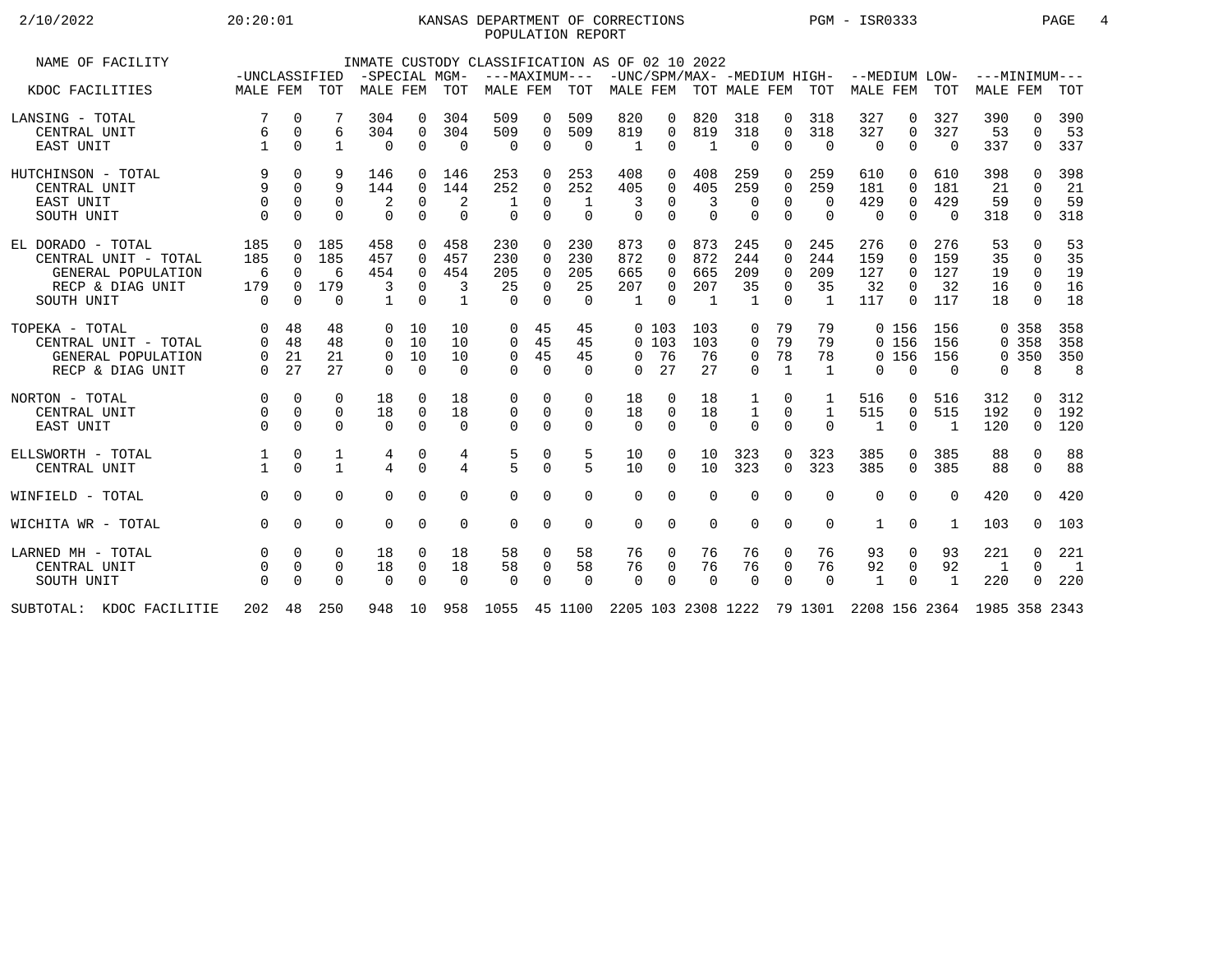| 2/10/2022                   | 20:20:01                  |          |          |                                                |                |          | KANSAS DEPARTMENT OF CORRECTIONS<br>POPULATION REPORT |          |          |          |                         |          |                                             |                |          | PGM - ISR0333        |          |             |                           |          | PAGE           | $\mathbf{b}$ |
|-----------------------------|---------------------------|----------|----------|------------------------------------------------|----------------|----------|-------------------------------------------------------|----------|----------|----------|-------------------------|----------|---------------------------------------------|----------------|----------|----------------------|----------|-------------|---------------------------|----------|----------------|--------------|
| NAME OF FACILITY            |                           |          |          | INMATE CUSTODY CLASSIFICATION AS OF 02 10 2022 |                |          |                                                       |          |          |          |                         |          |                                             |                |          |                      |          |             |                           |          |                |              |
| NON-KDOC FACILITIES         | -UNCLASSIFIED<br>MALE FEM |          | TOT      | -SPECIAL MGM-<br>MALE FEM                      |                | TOT      | ---MAXIMUM---<br>MALE FEM                             |          | TOT      | MALE FEM |                         |          | -UNC/SPM/MAX- -MEDIUM HIGH-<br>TOT MALE FEM |                | TOT      | --MEDIUM<br>MALE FEM |          | LOW-<br>TOT | ---MINIMUM---<br>MALE FEM |          | TOT            |              |
| LARNED STATE HOSPITAL       | $\Omega$                  | $\Omega$ | $\Omega$ | $\Omega$                                       | $\overline{0}$ | $\Omega$ | $\Omega$                                              | 3        | 3        | $\Omega$ | $\overline{\mathbf{3}}$ | 3        | $\Omega$                                    | $\overline{0}$ | $\Omega$ | $\Omega$             | $\Omega$ | $\Omega$    | $\Omega$                  | $\Omega$ | $\overline{0}$ |              |
| JO CTY RESIDENTIAL CEN      | $\Omega$                  | $\Omega$ | $\Omega$ | $\Omega$                                       | $\overline{0}$ | $\Omega$ | $\Omega$                                              | $\Omega$ | $\Omega$ |          | $0 \quad 0$             | $\Omega$ | $\Omega$                                    | $\overline{0}$ | $\Omega$ | $\Omega$             | റ        | $\Omega$    |                           | $\Omega$ |                |              |
| SUBTOTAL:<br>NON-KDOC       | $\Omega$                  | - 0      | $\Omega$ | $\Omega$                                       | $\overline{0}$ | $\Omega$ | $\Omega$                                              | 3        | 3        |          | $0 \quad 3$             | 3        | $\Omega$                                    | $\overline{0}$ | $\Omega$ | $\Omega$             | $\Omega$ | $\Omega$    |                           | $\Omega$ |                |              |
| TOTAL:<br>KDOC AND NON-KDOC | 202                       | 48       | 250      | 948                                            | 10             | 958      | 1055                                                  | 48 1     | 103      | 2205     | 106                     | 2311     | 1222                                        |                | 79 1301  | 2208 156 2364        |          |             | 1988 358 2346             |          |                |              |

#### SPECIAL MANAGEMENT AND INFIRMARY INMATESSPECIAL MANAGEMENT(DISTRIBUTIONS)

| LOCATION                           |     |                 |     |          |                  |             |          |                 |          |          |             |             |          | INMATES      |             |
|------------------------------------|-----|-----------------|-----|----------|------------------|-------------|----------|-----------------|----------|----------|-------------|-------------|----------|--------------|-------------|
|                                    |     | ALL SPECIAL MGM |     |          | DISC SEGREGATION |             |          | PROTEC. CUSTODY |          | ADMIN    |             | SEGREGATION |          | IN INFIRMARY |             |
| KDOC FACILITIES                    |     | MALE FEMALE TOT |     | MALE     | FEMALE TOT       |             |          | MALE FEMALE TOT |          |          | MALE FEMALE | TOT         | MALE     | FEMALE       | TOT         |
| LANSING CORRECTIONAL FACILITY      | 304 | $\Omega$        | 304 | 15       | $\Omega$         | 15          | 4        | $\Omega$        | 4        | 285      | $\Omega$    | 285         | $\Omega$ | 0            | $\Omega$    |
| HUTCHINSON CORRECTIONAL FACILITY   | 146 |                 | 146 | 21       |                  | 21          | $\Omega$ | 0               | $\Omega$ | 125      | 0           | 125         | 8        | $\mathbf 0$  | 8           |
| EL DORADO CORRECTIONAL FACILITY    | 458 | $\Omega$        | 458 |          | 0                |             | 6        | 0               | 6        | 445      | 0           | 445         | 14       | 0            | 14          |
| TOPEKA CORRECTIONAL FACILITY       | 0   | 10              | 10  | 0        |                  | $\Omega$    | $\Omega$ | 0               | $\Omega$ | $\Omega$ | 10          | 10          | $\Omega$ | 0            | $\mathbf 0$ |
| NORTON CORRECTIONAL FACILITY       | 18  | $\Omega$        | 18  |          | $\Omega$         |             |          | $\Omega$        |          | 16       | $\Omega$    | 16          | $\Omega$ | 0            | $\Omega$    |
| ELLSWORTH CORRECTIONAL FACILITY    | 4   | $\Omega$        | 4   |          |                  | $\Omega$    | $\Omega$ | 0               | $\Omega$ | 4        | $\Omega$    | 4           |          | $\mathbf 0$  | $\mathbf 0$ |
| CORRECTIONAL FACILITY<br>WINFIELD  | 0   | $\Omega$        | 0   | $\Omega$ | $\Omega$         | $\mathbf 0$ | 0        | 0               | $\Omega$ | 0        | $\Omega$    | $\Omega$    | $\Omega$ | $\mathbf 0$  | $\Omega$    |
| WICHITA CORRECTIONAL FACILITY      | 0   | $\Omega$        | 0   | $\Omega$ | $\Omega$         | $\Omega$    | $\Omega$ | $\Omega$        | $\Omega$ | 0        | $\Omega$    | $\Omega$    | $\Omega$ | $\mathbf 0$  | $\Omega$    |
| CORRECTIONAL MH FACILITY<br>LARNED | 18  | $\Omega$        | 18  | 10       | 0                | 10          |          | $\Omega$        |          | 7        | $\Omega$    | 7           | $\Omega$ | $\Omega$     | $\Omega$    |
| TOTAL KDOC FACILITIES              | 948 | 10              | 958 | 54       |                  | 54          | 12       | 0               | 12       | 882      | 10          | 892         | 22       | 0            | 22          |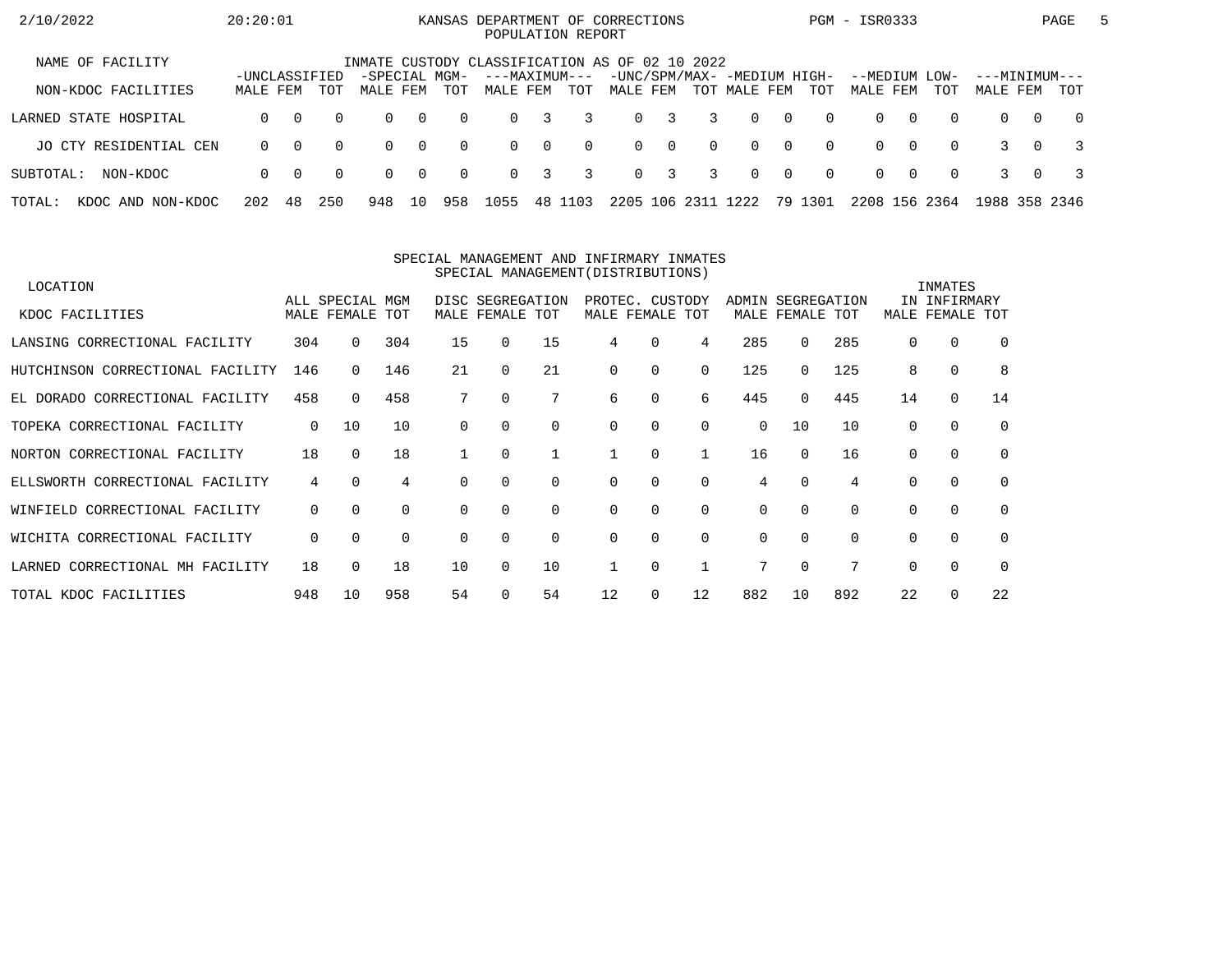2/10/2022 20:20:01 KANSAS DEPARTMENT OF CORRECTIONS PGM - ISR0333 PAGE 6 POPULATION REPORT

## DISTRIBUTION OF IN-STATE PAROLE CASELOAD BY LEVEL OF SUPERVISION

|                                                                                                                                                                            |                                                          | ALL LEVELS                                          |                                                           |                                                             | HIGH<br>MALE FEMALE TOT MALE FEMALE TOT                                    |                                                                               | MALE FEMALE TOT                                                                 | CLOSE/MODERATE                                                                        |                                                         | MALE FEMALE TOT                                             |                                                                                      | MODERATE/LOW-MOD                                                   |                                                                                         | <b>LOW</b><br>MALE FEMALE TOT                                                                       |                                                                                         |                                                                   | UNCLASSIFIED<br>MALE FEMALE TOT                                                |                                                                        |
|----------------------------------------------------------------------------------------------------------------------------------------------------------------------------|----------------------------------------------------------|-----------------------------------------------------|-----------------------------------------------------------|-------------------------------------------------------------|----------------------------------------------------------------------------|-------------------------------------------------------------------------------|---------------------------------------------------------------------------------|---------------------------------------------------------------------------------------|---------------------------------------------------------|-------------------------------------------------------------|--------------------------------------------------------------------------------------|--------------------------------------------------------------------|-----------------------------------------------------------------------------------------|-----------------------------------------------------------------------------------------------------|-----------------------------------------------------------------------------------------|-------------------------------------------------------------------|--------------------------------------------------------------------------------|------------------------------------------------------------------------|
| NORTHERN REGION TOTAL                                                                                                                                                      | 2365                                                     | 404                                                 | 2769                                                      | 189                                                         | 26                                                                         | 215                                                                           | 1001                                                                            | 137                                                                                   | 1138                                                    | 599                                                         | 105                                                                                  | 704                                                                | 337                                                                                     | 89                                                                                                  | 426                                                                                     | 239                                                               | 47                                                                             | 286                                                                    |
| KANSAS CITY TOTAL                                                                                                                                                          | 590                                                      | 80                                                  | 670                                                       | 37                                                          | 2                                                                          | 39                                                                            | 255                                                                             | 24                                                                                    | 279                                                     | 213                                                         | 35                                                                                   | 248                                                                | 24                                                                                      | 7                                                                                                   | 31                                                                                      | 61                                                                | 12                                                                             | 73                                                                     |
| <b>OTHER</b>                                                                                                                                                               | 590                                                      | 80                                                  | 670                                                       | 37                                                          | 2                                                                          | 39                                                                            | 255                                                                             | 24                                                                                    | 279                                                     | 213                                                         | 35                                                                                   | 248                                                                | 24                                                                                      | 7                                                                                                   | 31                                                                                      | 61                                                                | 12                                                                             | 73                                                                     |
| KANSAS OFFENDERS                                                                                                                                                           | 377                                                      | 41                                                  | 418                                                       | 31                                                          | $\mathbf{1}$                                                               | 32                                                                            | 182                                                                             | 14                                                                                    | 196                                                     | 120                                                         | 16                                                                                   | 136                                                                | 14                                                                                      | 3                                                                                                   | 17                                                                                      | 30                                                                | 7                                                                              | 37                                                                     |
| COMPACT PAROLE                                                                                                                                                             | 88                                                       | 6                                                   | 94                                                        | 4                                                           | $\Omega$                                                                   | 4                                                                             | 32                                                                              | 3                                                                                     | 35                                                      | 35                                                          | 1                                                                                    | 36                                                                 | $\mathbf{1}$                                                                            | $\Omega$                                                                                            | $\mathbf{1}$                                                                            | 16                                                                | $\overline{a}$                                                                 | 18                                                                     |
| ON SUPERVISION                                                                                                                                                             | 65                                                       | $\mathfrak{D}$                                      | 67                                                        | 3                                                           | $\Omega$                                                                   | 3                                                                             | 27                                                                              | 1                                                                                     | 28                                                      | 32                                                          | $\mathbf{1}$                                                                         | 33                                                                 | 1                                                                                       | $\Omega$                                                                                            | $\mathbf{1}$                                                                            | 2                                                                 | $\Omega$                                                                       | 2                                                                      |
| PENDING INVEST                                                                                                                                                             | 22                                                       | 4                                                   | 26                                                        | 1                                                           | 0                                                                          | 1                                                                             | 5                                                                               | 2                                                                                     | 7                                                       | 3                                                           | $\mathbf 0$                                                                          | 3                                                                  | $\mathbf 0$                                                                             | 0                                                                                                   | $\mathbf 0$                                                                             | 13                                                                | 2                                                                              | 15                                                                     |
| WAIT RPT INSTR                                                                                                                                                             | $\mathbf{1}$                                             | $\Omega$                                            | $\mathbf{1}$                                              | 0                                                           | $\Omega$                                                                   | $\Omega$                                                                      | $\Omega$                                                                        | $\Omega$                                                                              | $\Omega$                                                | $\Omega$                                                    | $\Omega$                                                                             | $\Omega$                                                           | $\Omega$                                                                                | $\Omega$                                                                                            | $\Omega$                                                                                | $\mathbf 1$                                                       | $\Omega$                                                                       | $\mathbf{1}$                                                           |
| COMPACT PROBATION                                                                                                                                                          | 125                                                      | 33                                                  | 158                                                       | 2                                                           | $\mathbf{1}$                                                               | 3                                                                             | 41                                                                              | 7                                                                                     | 48                                                      | 58                                                          | 18                                                                                   | 76                                                                 | 9                                                                                       | 4                                                                                                   | 13                                                                                      | 15                                                                | 3                                                                              | 18                                                                     |
| ON SUPERVISION                                                                                                                                                             | 94                                                       | 21                                                  | 115                                                       | 2                                                           | $\mathbf{1}$                                                               | 3                                                                             | 30                                                                              | 4                                                                                     | 34                                                      | 55                                                          | 15                                                                                   | 70                                                                 | 4                                                                                       | 1                                                                                                   | 5                                                                                       | 3                                                                 | $\Omega$                                                                       | 3                                                                      |
| PENDING INVEST                                                                                                                                                             | 7                                                        | $\mathbf{1}$                                        | 8                                                         | $\mathbf 0$                                                 | $\Omega$                                                                   | $\mathbf 0$                                                                   | 4                                                                               | $\Omega$                                                                              | $\overline{4}$                                          | $\overline{0}$                                              | $\mathbf{1}$                                                                         | $\mathbf 1$                                                        | $\mathbf 1$                                                                             | $\Omega$                                                                                            | 1                                                                                       | $\overline{2}$                                                    | $\Omega$                                                                       | $\overline{a}$                                                         |
| WAIT RPT INSTR                                                                                                                                                             | 24                                                       | 11                                                  | 35                                                        | $\Omega$                                                    | $\Omega$                                                                   | $\Omega$                                                                      | 7                                                                               | 3                                                                                     | 10                                                      | 3                                                           | 2                                                                                    | 5                                                                  | 4                                                                                       | 3                                                                                                   | 7                                                                                       | 10                                                                | 3                                                                              | 13                                                                     |
| TOPEKA TOTAL<br>OTHER<br>KANSAS OFFENDERS<br>COMPACT PAROLE<br>ON SUPERVISION<br>PENDING INVEST<br>COMPACT PROBATION<br>ON SUPERVISION<br>PENDING INVEST<br>WAIT RPT INSTR | 295<br>295<br>249<br>19<br>11<br>8<br>27<br>16<br>2<br>9 | 54<br>54<br>44<br>1<br>1<br>0<br>9<br>5<br>2<br>2   | 349<br>349<br>293<br>20<br>12<br>8<br>36<br>21<br>4<br>11 | 34<br>34<br>30<br>2<br>2<br>0<br>2<br>1<br>$\mathbf 0$<br>1 | 7<br>7<br>5<br>$\Omega$<br>$\Omega$<br>0<br>2<br>2<br>$\Omega$<br>$\Omega$ | 41<br>41<br>35<br>2<br>2<br>$\mathbf 0$<br>4<br>3<br>$\Omega$<br>$\mathbf{1}$ | 197<br>197<br>170<br>12<br>7<br>5<br>15<br>12<br>$\mathbf{1}$<br>$\overline{2}$ | 30<br>30<br>26<br>$\Omega$<br>$\Omega$<br>0<br>4<br>$\mathbf{1}$<br>2<br>$\mathbf{1}$ | 227<br>227<br>196<br>12<br>7<br>5<br>19<br>13<br>3<br>3 | 36<br>36<br>30<br>2<br>2<br>0<br>4<br>$\mathbf 0$<br>1<br>3 | 12<br>12<br>10<br>$\mathbf{1}$<br>1<br>$\mathbf 0$<br>1<br>1<br>$\Omega$<br>$\Omega$ | 48<br>48<br>40<br>3<br>3<br>$\Omega$<br>5<br>$\mathbf 1$<br>1<br>3 | 10<br>10<br>6<br>$\Omega$<br>$\Omega$<br>$\Omega$<br>4<br>3<br>$\Omega$<br>$\mathbf{1}$ | 2<br>2<br>$\mathbf{1}$<br>$\mathbf 0$<br>$\Omega$<br>0<br>1<br>$\mathbf{1}$<br>$\Omega$<br>$\Omega$ | 12<br>12<br>7<br>$\Omega$<br>$\Omega$<br>$\Omega$<br>5<br>4<br>$\Omega$<br>$\mathbf{1}$ | 18<br>18<br>13<br>3<br>$\Omega$<br>3<br>$\Omega$<br>$\Omega$<br>2 | 3<br>3<br>2<br>$\Omega$<br>0<br>$\Omega$<br>1<br>0<br>$\Omega$<br>$\mathbf{1}$ | 21<br>21<br>15<br>3<br>$\Omega$<br>3<br>3<br>$\Omega$<br>$\Omega$<br>3 |
| OLATHE TOTAL                                                                                                                                                               | 566                                                      | 133                                                 | 699                                                       | 28                                                          | 7                                                                          | 35                                                                            | 138                                                                             | 29                                                                                    | 167                                                     | 67                                                          | 13                                                                                   | 80                                                                 | 272                                                                                     | 73                                                                                                  | 345                                                                                     | 61                                                                | 11                                                                             | 72                                                                     |
| <b>OTHER</b>                                                                                                                                                               | 566                                                      | 133                                                 | 699                                                       | 28                                                          | 7                                                                          | 35                                                                            | 138                                                                             | 29                                                                                    | 167                                                     | 67                                                          | 13                                                                                   | 80                                                                 | 272                                                                                     | 73                                                                                                  | 345                                                                                     | 61                                                                | 11                                                                             | 72                                                                     |
| KANSAS OFFENDERS                                                                                                                                                           | 334                                                      | 56                                                  | 390                                                       | 27                                                          | 7                                                                          | 34                                                                            | 94                                                                              | 21                                                                                    | 115                                                     | 46                                                          | 9                                                                                    | 55                                                                 | 135                                                                                     | 13                                                                                                  | 148                                                                                     | 32                                                                | 6                                                                              | 38                                                                     |
| COMPACT PAROLE                                                                                                                                                             | 63                                                       | 15                                                  | 78                                                        | $\Omega$                                                    | $\Omega$                                                                   | $\Omega$                                                                      | 15                                                                              | 2                                                                                     | 17                                                      | 8                                                           | 2                                                                                    | 10                                                                 | 28                                                                                      | 9                                                                                                   | 37                                                                                      | 12                                                                | $\overline{2}$                                                                 | 14                                                                     |
| ON SUPERVISION                                                                                                                                                             | 45                                                       | 13                                                  | 58                                                        | 0                                                           | 0                                                                          | $\mathbf 0$                                                                   | 10                                                                              | 2                                                                                     | 12                                                      | 7                                                           | 2                                                                                    | 9                                                                  | 26                                                                                      | 8                                                                                                   | 34                                                                                      | 2                                                                 | $\mathbf{1}$                                                                   | 3                                                                      |
| PENDING INVEST                                                                                                                                                             | 16                                                       | 1                                                   | 17                                                        | 0                                                           | O                                                                          | $\Omega$                                                                      | 5                                                                               | $\Omega$                                                                              | 5                                                       | $\Omega$                                                    | $\Omega$                                                                             | $\Omega$                                                           | 1                                                                                       | 1                                                                                                   | 2                                                                                       | 10                                                                | $\Omega$                                                                       | 10                                                                     |
| WAIT RPT INSTR                                                                                                                                                             | $\overline{2}$                                           | 1                                                   | 3                                                         | 0                                                           | 0                                                                          | $\Omega$                                                                      | $\Omega$                                                                        | $\Omega$                                                                              | $\Omega$                                                | $\mathbf{1}$                                                | $\mathbf 0$                                                                          | $\mathbf 1$                                                        | $\mathbf{1}$                                                                            | $\Omega$                                                                                            | $\mathbf{1}$                                                                            | $\Omega$                                                          | $\mathbf{1}$                                                                   | $\mathbf{1}$                                                           |
| COMPACT PROBATION                                                                                                                                                          | 169                                                      | 62                                                  | 231                                                       | 1                                                           | O                                                                          | $\mathbf{1}$                                                                  | 29                                                                              | 6                                                                                     | 35                                                      | 13                                                          | 2                                                                                    | 15                                                                 | 109                                                                                     | 51                                                                                                  | 160                                                                                     | 17                                                                | 3                                                                              | 20                                                                     |
| ON SUPERVISION                                                                                                                                                             | 123                                                      | 51                                                  | 174                                                       | 1                                                           | 0                                                                          | 1                                                                             | 22                                                                              | 5                                                                                     | 27                                                      | 9                                                           | 2                                                                                    | 11                                                                 | 90                                                                                      | 43                                                                                                  | 133                                                                                     | 1                                                                 | $\mathbf 1$                                                                    | 2                                                                      |
| PENDING INVEST                                                                                                                                                             | 10                                                       | $\Omega$                                            | 10                                                        | $\mathbf 0$                                                 | $\Omega$                                                                   | $\Omega$                                                                      | $\overline{2}$                                                                  | $\Omega$                                                                              | 2                                                       | 0                                                           | $\mathbf 0$                                                                          | 0                                                                  | 2                                                                                       | $\overline{0}$                                                                                      | 2                                                                                       | 6                                                                 | $\Omega$                                                                       | 6                                                                      |
| WAIT RPT INSTR                                                                                                                                                             | 36                                                       | 11                                                  | 47                                                        | $\mathbf 0$                                                 | $\Omega$                                                                   | $\Omega$                                                                      | 5                                                                               | 1                                                                                     | 6                                                       | 4                                                           | $\Omega$                                                                             | 4                                                                  | 17                                                                                      | 8                                                                                                   | 25                                                                                      | 10                                                                | $\overline{a}$                                                                 | 12                                                                     |
| LANSING                                                                                                                                                                    | 253                                                      | 38                                                  | 291                                                       | 11                                                          | 1                                                                          | 12                                                                            | 46                                                                              | 3                                                                                     | 49                                                      | 162                                                         | 23                                                                                   | 185                                                                | 12                                                                                      | 2                                                                                                   | 14                                                                                      | 22                                                                | 9                                                                              | 31                                                                     |
| KANSAS OFFENDERS                                                                                                                                                           | 175                                                      | 21                                                  | 196                                                       | 10                                                          | 1                                                                          | 11                                                                            | 33                                                                              | 2                                                                                     | 35                                                      | 116                                                         | 14                                                                                   | 130                                                                | 6                                                                                       | $\Omega$                                                                                            | 6                                                                                       | 10                                                                | 4                                                                              | 14                                                                     |
| COMPACT PAROLE                                                                                                                                                             | 40                                                       | 2                                                   | 42                                                        | 0                                                           | 0                                                                          | $\mathbf 0$                                                                   | 4                                                                               | 0                                                                                     | 4                                                       | 28                                                          | $\mathbf{1}$                                                                         | 29                                                                 | 2                                                                                       | 0                                                                                                   | 2                                                                                       | 6                                                                 | $\mathbf{1}$                                                                   | 7                                                                      |
| ON SUPERVISION                                                                                                                                                             | 33                                                       | $\mathbf{1}$                                        | 34                                                        | 0                                                           | $\Omega$                                                                   | $\Omega$                                                                      | 4                                                                               | $\Omega$                                                                              | $\overline{4}$                                          | 28                                                          | $\mathbf{1}$                                                                         | 29                                                                 | 1                                                                                       | $\Omega$                                                                                            | 1                                                                                       | $\Omega$                                                          | $\Omega$                                                                       | $\Omega$                                                               |
| PENDING INVEST                                                                                                                                                             | 7                                                        | $\mathbf 0$                                         | -7                                                        | 0                                                           | 0                                                                          | $\Omega$                                                                      | 0                                                                               | ∩                                                                                     | $\Omega$                                                | 0                                                           | $\Omega$                                                                             | $\Omega$                                                           | $\mathbf 1$                                                                             | 0                                                                                                   | $\mathbf{1}$                                                                            | 6                                                                 | 0                                                                              | 6                                                                      |
| WAIT RPT INSTR                                                                                                                                                             | 0                                                        | $\mathbf{1}$                                        | 1                                                         | 0                                                           | 0                                                                          | 0                                                                             | 0                                                                               | $\Omega$                                                                              | 0                                                       | 0                                                           | 0                                                                                    | $\mathbf 0$                                                        | $\mathbf 0$                                                                             | 0                                                                                                   | $\Omega$                                                                                | $\Omega$                                                          | 1                                                                              | 1                                                                      |
| COMPACT PROBATION                                                                                                                                                          | 38                                                       | 15                                                  | 53                                                        | 1                                                           | 0                                                                          | $\mathbf{1}$                                                                  | 9                                                                               | 1                                                                                     | 10                                                      | 18                                                          | 8                                                                                    | 26                                                                 | 4                                                                                       | 2                                                                                                   | 6                                                                                       | 6                                                                 | 4                                                                              | 10                                                                     |
| ON SUPERVISION                                                                                                                                                             | 29                                                       | 10                                                  | 39                                                        | 1                                                           | $\Omega$                                                                   | 1                                                                             | 7                                                                               | 1                                                                                     | 8                                                       | 18                                                          | 7                                                                                    | 25                                                                 | 3                                                                                       | 1                                                                                                   | 4                                                                                       | $\Omega$                                                          | 1                                                                              | $\mathbf{1}$                                                           |
| PENDING INVEST                                                                                                                                                             | 5                                                        | 2                                                   | 7                                                         | 0                                                           | 0                                                                          | $\mathbf 0$                                                                   | 2                                                                               | $\mathbf 0$                                                                           | 2                                                       | $\overline{0}$                                              | $\mathbf 0$                                                                          | 0                                                                  | $\mathbf 0$                                                                             | 0                                                                                                   | $\mathbf 0$                                                                             | 3                                                                 | 2                                                                              | 5                                                                      |
| WAIT RPT INSTR                                                                                                                                                             | 4                                                        | 3                                                   | 7                                                         | $\Omega$                                                    | $\Omega$                                                                   | $\mathbf 0$                                                                   | $\Omega$                                                                        | $\Omega$                                                                              | $\Omega$                                                | $\Omega$                                                    | $\mathbf{1}$                                                                         | 1                                                                  | $\mathbf{1}$                                                                            | $\mathbf{1}$                                                                                        | $\overline{2}$                                                                          | 3                                                                 | $\mathbf{1}$                                                                   | 4                                                                      |
| <b>ATCHISON</b><br>KANSAS OFFENDERS<br>COMPACT PAROLE<br>ON SUPERVISION<br>PENDING INVEST                                                                                  | 49<br>28<br>9<br>5<br>4                                  | 5<br>$\mathbf 1$<br>$\overline{2}$<br>2<br>$\Omega$ | 54<br>29<br>11<br>7<br>4                                  | 6<br>6<br>0<br>$\mathbf 0$<br>$\Omega$                      | 2<br>1<br>1<br>$\mathbf{1}$<br>$\Omega$                                    | 8<br>7<br>1<br>1<br>$\Omega$                                                  | 26<br>15<br>5<br>5<br>$\Omega$                                                  | 2<br>$\Omega$<br>1<br>$\mathbf{1}$<br>$\Omega$                                        | 28<br>15<br>6<br>6<br>$\Omega$                          | 10<br>6<br>0<br>0<br>$\mathbf 0$                            | $\mathbf{1}$<br>$\Omega$<br>0<br>$\mathbf 0$<br>$\Omega$                             | 11<br>6<br>$\Omega$<br>∩<br>$\Omega$                               | 1<br>1<br>$\Omega$<br>$\Omega$<br>$\Omega$                                              | 0<br>$\Omega$<br>$\Omega$<br>$\mathbf 0$<br>$\Omega$                                                | 1<br>$\mathbf{1}$<br>$\Omega$<br>$\Omega$<br>$\mathbf 0$                                | 6<br>$\Omega$<br>4<br>$\Omega$<br>4                               | 0<br>0<br>O<br>0<br>0                                                          | 6<br>$\mathbf 0$<br>$\Omega$<br>4                                      |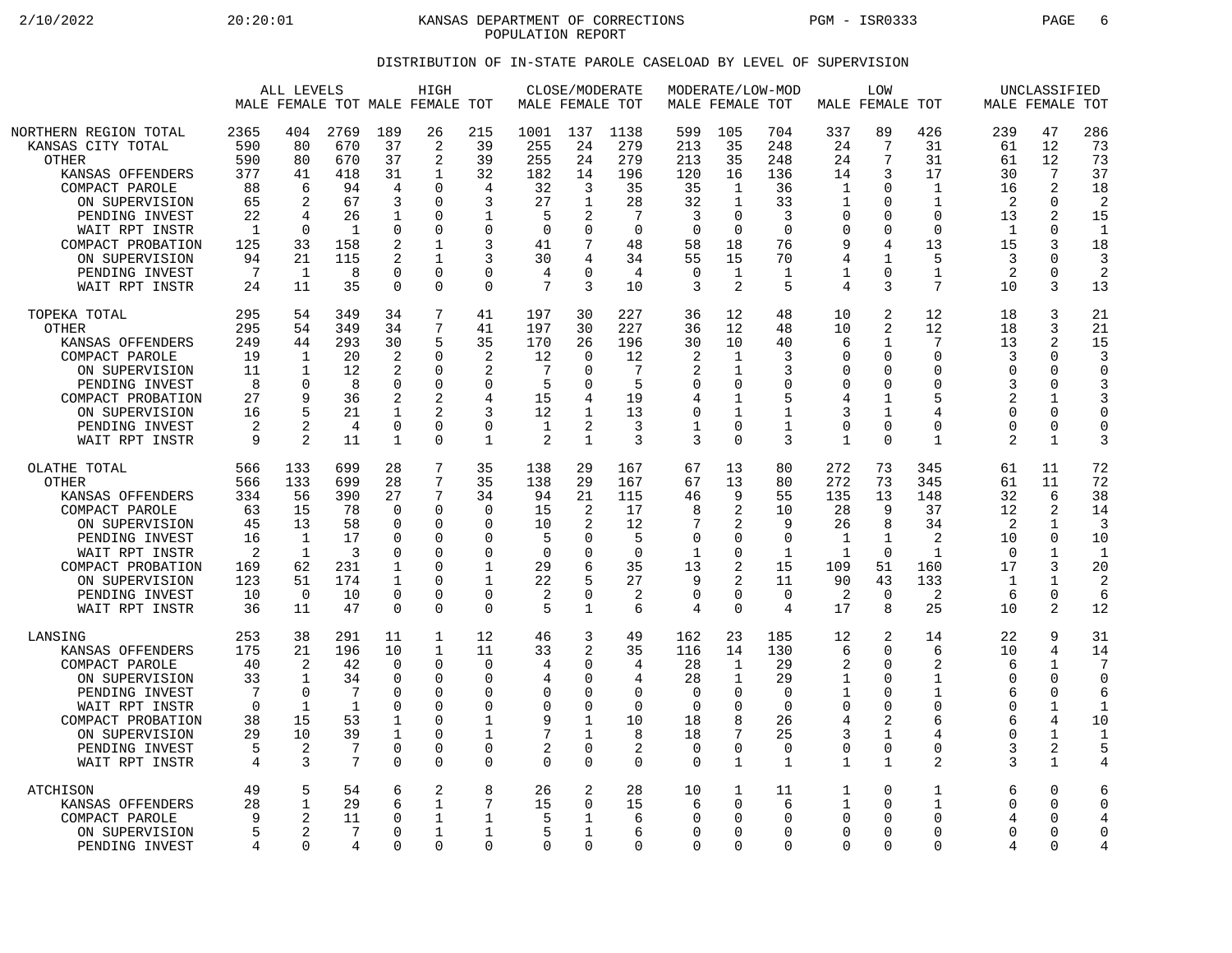2/10/2022 20:20:01 KANSAS DEPARTMENT OF CORRECTIONS PGM - ISR0333 PAGE 7 POPULATION REPORT

## DISTRIBUTION OF IN-STATE PAROLE CASELOAD BY LEVEL OF SUPERVISION

|                                                                                                                                                                                   |                                                                | ALL LEVELS                                                                                     |                                                   |                                                                                               | HIGH<br>MALE FEMALE TOT MALE FEMALE TOT                                    |                                                                                                            | MALE FEMALE TOT                                                          | CLOSE/MODERATE                                                                                   |                                                                      | MODERATE/LOW-MOD<br>MALE FEMALE TOT                                                               |                                                                                                  |                                                                                   |                                                                                                                        | LOW<br>MALE FEMALE TOT                                                                                     |                                                                                                 |                                                                                               | UNCLASSIFIED<br>MALE FEMALE TOT                                                                              |                                                                                                           |
|-----------------------------------------------------------------------------------------------------------------------------------------------------------------------------------|----------------------------------------------------------------|------------------------------------------------------------------------------------------------|---------------------------------------------------|-----------------------------------------------------------------------------------------------|----------------------------------------------------------------------------|------------------------------------------------------------------------------------------------------------|--------------------------------------------------------------------------|--------------------------------------------------------------------------------------------------|----------------------------------------------------------------------|---------------------------------------------------------------------------------------------------|--------------------------------------------------------------------------------------------------|-----------------------------------------------------------------------------------|------------------------------------------------------------------------------------------------------------------------|------------------------------------------------------------------------------------------------------------|-------------------------------------------------------------------------------------------------|-----------------------------------------------------------------------------------------------|--------------------------------------------------------------------------------------------------------------|-----------------------------------------------------------------------------------------------------------|
| COMPACT PROBATION<br>ON SUPERVISION<br>WAIT RPT INSTR                                                                                                                             | 12<br>10<br>$\overline{2}$                                     | 2<br>2<br>$\Omega$                                                                             | 14<br>12<br>2                                     | $\mathbf 0$<br>$\mathbf 0$<br>$\Omega$                                                        | 0<br>0<br>$\Omega$                                                         | $\mathbf 0$<br>$\Omega$<br>$\mathbf 0$                                                                     | 6<br>6<br>$\Omega$                                                       | 1<br>$\mathbf{1}$<br>$\Omega$                                                                    | 7<br>7<br>$\Omega$                                                   | 4<br>4<br>$\mathbf 0$                                                                             | 1<br>$\mathbf{1}$<br>$\Omega$                                                                    | 5<br>5<br>$\Omega$                                                                | $\mathbf 0$<br>$\Omega$<br>$\mathbf 0$                                                                                 | $\Omega$<br>$\Omega$<br>$\Omega$                                                                           | 0<br>$\Omega$<br>0                                                                              | 2<br>$\Omega$<br>$\overline{2}$                                                               | 0<br>0<br>$\Omega$                                                                                           | 2<br>$\Omega$<br>$\mathcal{D}$                                                                            |
| LAWRENCE<br>KANSAS OFFENDERS<br>COMPACT PAROLE<br>ON SUPERVISION<br>PENDING INVEST<br>COMPACT PROBATION<br>ON SUPERVISION<br>PENDING INVEST<br>WAIT RPT INSTR                     | 89<br>68<br>7<br>6<br>1<br>14<br>10<br>1<br>3                  | 16<br>7<br>4<br>3<br>$\mathbf 1$<br>5<br>4<br>$\Omega$<br>$\mathbf{1}$                         | 105<br>75<br>11<br>9<br>2<br>19<br>14<br>1<br>4   | 7<br>7<br>0<br>0<br>0<br>$\mathbf 0$<br>$\Omega$<br>$\mathbf 0$<br>$\Omega$                   | 0<br>0<br>0<br>$\Omega$<br>0<br>0<br>O<br>0<br>0                           | 7<br>$\overline{7}$<br>$\Omega$<br>$\Omega$<br>$\Omega$<br>$\Omega$<br>$\Omega$<br>$\mathbf 0$<br>$\Omega$ | 52<br>38<br>5<br>4<br>1<br>9<br>6<br>1<br>2                              | 4<br>$\mathbf{1}$<br>1<br>1<br>0<br>2<br>2<br>$\Omega$<br>$\Omega$                               | 56<br>39<br>6<br>5<br>1<br>11<br>8<br>$\mathbf{1}$<br>$\overline{2}$ | 17<br>13<br>1<br>1<br>0<br>3<br>3<br>$\mathbf 0$<br>$\Omega$                                      | 7<br>4<br>2<br>2<br>0<br>$\mathbf{1}$<br>1<br>$\mathbf 0$<br>$\Omega$                            | 24<br>17<br>3<br>3<br>$\Omega$<br>4<br>4<br>$\mathbf 0$<br>$\Omega$               | 2<br>$\mathbf{1}$<br>$\mathbf 0$<br>$\Omega$<br>$\mathbf 0$<br>$\mathbf{1}$<br>$\mathbf{1}$<br>$\mathbf 0$<br>$\Omega$ | 2<br>1<br>$\mathbf 0$<br>$\Omega$<br>$\Omega$<br>$\mathbf 1$<br>$\mathbf{1}$<br>$\Omega$<br>$\Omega$       | 4<br>$\overline{a}$<br>0<br>$\Omega$<br>0<br>$\overline{2}$<br>2<br>0<br>$\Omega$               | 11<br>9<br>1<br>1<br>$\Omega$<br>$\mathbf{1}$<br>$\Omega$<br>$\Omega$<br>$\mathbf{1}$         | 3<br>$\mathbf{1}$<br>$\mathbf 1$<br>$\Omega$<br>$\mathbf 1$<br>$\mathbf{1}$<br>$\Omega$<br>0<br>$\mathbf{1}$ | 14<br>10<br>2<br>$\mathbf{1}$<br>1<br>2<br>$\Omega$<br>$\Omega$<br>2                                      |
| SALINA<br>KANSAS OFFENDERS<br>COMPACT PAROLE<br>ON SUPERVISION<br>PENDING INVEST<br>COMPACT PROBATION<br>ON SUPERVISION<br>PENDING INVEST<br>WAIT RPT INSTR                       | 185<br>164<br>9<br>4<br>5<br>12<br>7<br>1<br>4                 | 28<br>17<br>2<br>1<br>1<br>9<br>б.<br>$\mathbf{1}$<br>$\overline{a}$                           | 213<br>181<br>11<br>5<br>6<br>21<br>13<br>2<br>6  | 15<br>13<br>$\overline{2}$<br>$\mathbf 1$<br>1<br>0<br>$\Omega$<br>$\Omega$<br>$\mathbf 0$    | 1<br>$\mathbf{1}$<br>0<br>0<br>0<br>0<br>0<br>0<br>0                       | 16<br>14<br>2<br>$\mathbf 1$<br>1<br>$\mathbf 0$<br>$\Omega$<br>$\Omega$<br>$\mathbf 0$                    | 123<br>111<br>4<br>2<br>2<br>8<br>4<br>1<br>3                            | 18<br>10<br>1<br>$\mathbf 1$<br>0<br>7<br>$\overline{4}$<br>1<br>2                               | 141<br>121<br>5<br>3<br>2<br>15<br>8<br>2<br>5                       | 29<br>27<br>$\Omega$<br>$\mathbf 0$<br>$\Omega$<br>2<br>$\overline{a}$<br>$\Omega$<br>$\mathbf 0$ | 4<br>3<br>$\Omega$<br>0<br>$\Omega$<br>1<br>$\mathbf{1}$<br>$\Omega$<br>$\Omega$                 | 33<br>30<br>$\Omega$<br>$\mathbf 0$<br>$\Omega$<br>3<br>3<br>$\Omega$<br>$\Omega$ | 5<br>3<br>0<br>$\mathbf 0$<br>$\Omega$<br>2<br>$\mathbf{1}$<br>$\Omega$<br>1                                           | $\Omega$<br>$\mathbf 0$<br>$\Omega$<br>0<br>$\Omega$<br>0<br>$\Omega$<br>$\Omega$<br>$\Omega$              | 5<br>3<br>$\Omega$<br>0<br>$\Omega$<br>2<br>$\mathbf{1}$<br>$\Omega$<br>1                       | 13<br>10<br>3<br>$\mathbf 1$<br>$\overline{c}$<br>$\Omega$<br>$\Omega$<br>$\cap$<br>$\Omega$  | 5<br>3<br>1<br>0<br>1<br>$\mathbf 1$<br>$\mathbf{1}$<br>0<br>0                                               | 18<br>13<br>4<br>3<br>$\mathbf 1$<br>$\Omega$<br>$\Omega$                                                 |
| GREAT BEND<br>KANSAS OFFENDERS<br>COMPACT PAROLE<br>ON SUPERVISION<br>PENDING INVEST<br>WAIT RPT INSTR<br>COMPACT PROBATION<br>ON SUPERVISION<br>PENDING INVEST<br>WAIT RPT INSTR | 102<br>88<br>7<br>4<br>2<br>1<br>7<br>4<br>1<br>$\overline{2}$ | 5<br>4<br>0<br>$\Omega$<br>$\mathbf 0$<br>$\Omega$<br>1<br>$\Omega$<br>$\mathbf 1$<br>$\Omega$ | 107<br>92<br>7<br>4<br>2<br>1<br>4<br>2<br>2      | 14<br>13<br>1<br>1<br>$\mathbf 0$<br>0<br>$\mathbf 0$<br>$\Omega$<br>0<br>$\mathbf 0$         | $\mathbf 1$<br>$\mathbf{1}$<br>0<br>0<br>0<br>0<br>0<br>$\Omega$<br>0<br>0 | 15<br>14<br>1<br>$\mathbf 1$<br>$\Omega$<br>0<br>$\Omega$<br>$\Omega$<br>0<br>$\mathbf 0$                  | 49<br>42<br>3<br>1<br>1<br>1<br>4<br>$\overline{a}$<br>1<br>$\mathbf{1}$ | 3<br>2<br>$\Omega$<br>O<br>$\Omega$<br>0<br>$\mathbf{1}$<br>$\Omega$<br>$\mathbf{1}$<br>$\Omega$ | 52<br>44<br>3<br>1<br>1<br>1<br>5<br>2<br>2<br>$\mathbf{1}$          | 20<br>17<br>2<br>$\overline{2}$<br>$\Omega$<br>0<br>1<br>1<br>0<br>$\Omega$                       | $\mathbf{1}$<br>$\mathbf{1}$<br>0<br>$\Omega$<br>0<br>$\Omega$<br>$\Omega$<br>0<br>0<br>$\Omega$ | 21<br>18<br>2<br>2<br>0<br>$\Omega$<br>1<br>1<br>$\mathbf 0$<br>$\Omega$          | 2<br>$\Omega$<br>0<br>$\Omega$<br>$\mathbf 0$<br>0<br>2<br>$\mathbf{1}$<br>0<br>$\mathbf{1}$                           | $\Omega$<br>$\Omega$<br>0<br>$\Omega$<br>$\Omega$<br>$\Omega$<br>0<br>$\Omega$<br>$\mathbf 0$<br>$\Omega$  | $\overline{2}$<br>$\Omega$<br>$\Omega$<br>0<br>0<br>0<br>2<br>$\mathbf{1}$<br>0<br>$\mathbf{1}$ | 17<br>16<br>1<br>$\Omega$<br>$\mathbf 1$<br>$\Omega$<br>$\Omega$<br>$\Omega$<br>0<br>$\Omega$ | 0<br>$\Omega$<br>0<br>O<br>0<br>0<br>0<br>O<br>O<br>$\Omega$                                                 | 17<br>16<br>$\mathbf{1}$<br>$\Omega$<br>$\mathbf{1}$<br>$\Omega$<br>$\Omega$<br>O<br>$\Omega$<br>$\Omega$ |
| JUNCTION CITY<br>KANSAS OFFENDERS<br>COMPACT PAROLE<br>ON SUPERVISION<br>PENDING INVEST<br>COMPACT PROBATION<br>ON SUPERVISION<br>PENDING INVEST<br>WAIT RPT INSTR                | 111<br>84<br>10<br>7<br>3<br>17<br>6<br>3<br>8                 | 27<br>18<br>2<br>1<br>$\mathbf 1$<br>7<br>4<br>1<br>2                                          | 138<br>102<br>12<br>8<br>4<br>24<br>10<br>4<br>10 | 22<br>21<br>$\mathbf 0$<br>$\Omega$<br>$\mathbf 0$<br>1<br>$\mathbf 0$<br>$\overline{0}$<br>1 | 2<br>2<br>0<br>0<br>$\Omega$<br>0<br>0<br>0<br>0                           | 24<br>23<br>$\Omega$<br>$\mathbf 0$<br>$\Omega$<br>1<br>$\mathbf 0$<br>$\mathbf 0$<br>$\mathbf{1}$         | 62<br>47<br>7<br>4<br>3<br>8<br>5<br>1<br>2                              | 16<br>12<br>1<br>$\mathbf 0$<br>1<br>3<br>$\mathbf 1$<br>1<br>$\mathbf{1}$                       | 78<br>59<br>8<br>4<br>4<br>11<br>6<br>2<br>3                         | 18<br>12<br>2<br>$\overline{2}$<br>$\Omega$<br>4<br>$\mathbf 0$<br>1<br>3                         | 6<br>2<br>1<br>$\mathbf{1}$<br>0<br>3<br>2<br>0<br>$\mathbf{1}$                                  | 24<br>14<br>3<br>3<br>$\Omega$<br>7<br>2<br>1<br>4                                | 2<br>$\mathbf{1}$<br>$\mathbf 0$<br>$\Omega$<br>$\mathbf 0$<br>1<br>$\mathbf 0$<br>0<br>$\mathbf{1}$                   | $\mathbf 1$<br>$\Omega$<br>$\Omega$<br>$\Omega$<br>$\Omega$<br>1<br>$\mathbf 1$<br>$\mathbf 0$<br>$\Omega$ | 3<br>1<br>0<br>$\Omega$<br>$\Omega$<br>2<br>$\mathbf{1}$<br>0<br>$\mathbf{1}$                   | 7<br>3<br>1<br>1<br>$\Omega$<br>3<br>$\mathbf{1}$<br>1<br>$\mathbf 1$                         | 2<br>2<br>0<br>O<br>0<br>O<br>0<br>0<br>U                                                                    | 9<br>5<br>$\mathbf{1}$<br>$\Omega$<br>3<br>$\mathbf{1}$<br>1                                              |
| NW COMM CORR<br>KANSAS OFFENDERS<br>COMPACT PAROLE<br>ON SUPERVISION<br>PENDING INVEST<br>COMPACT PROBATION<br>ON SUPERVISION                                                     | 109<br>92<br>8<br>7<br>1<br>9<br>3                             | 16<br>13<br>1<br>$\mathbf 1$<br>$\Omega$<br>2<br>2                                             | 125<br>105<br>9<br>8<br>$\mathbf{1}$<br>11<br>5   | 15<br>14<br>1<br>$\mathbf 1$<br>$\Omega$<br>$\mathbf 0$<br>$\Omega$                           | 3<br>3<br>0<br>0<br>0<br>0<br>0                                            | 18<br>17<br>1<br>$\mathbf{1}$<br>$\Omega$<br>$\Omega$<br>$\Omega$                                          | 53<br>50<br>3<br>2<br>-1<br>$\Omega$<br>$\Omega$                         | 8<br>7<br>1<br>1<br>$\Omega$<br>$\Omega$<br>$\Omega$                                             | 61<br>57<br>4<br>3<br>1<br>$\Omega$<br>$\Omega$                      | 27<br>20<br>2<br>$\Omega$<br>5<br>$\mathfrak{D}$                                                  | 3<br>2<br>$\Omega$<br>0<br>$\Omega$<br>1<br>$\mathbf{1}$                                         | 30<br>22<br>2<br>2<br>$\Omega$<br>6<br>3                                          | 7<br>4<br>$\mathbf{1}$<br>$\mathbf{1}$<br>$\Omega$<br>2<br>$\mathbf{1}$                                                | 2<br>$\mathbf{1}$<br>$\Omega$<br>0<br>$\Omega$<br>1<br>$\mathbf{1}$                                        | 9<br>5<br>1<br>1<br>$\Omega$<br>3<br>2                                                          | 7<br>4<br>1<br>$\mathbf 1$<br>$\Omega$<br>2<br>$\Omega$                                       | 0<br>$\Omega$<br>O<br>0<br>O<br>O<br>O                                                                       | 7<br>4<br>1<br>$\mathbf{1}$<br>$\Omega$<br>2<br>$\Omega$                                                  |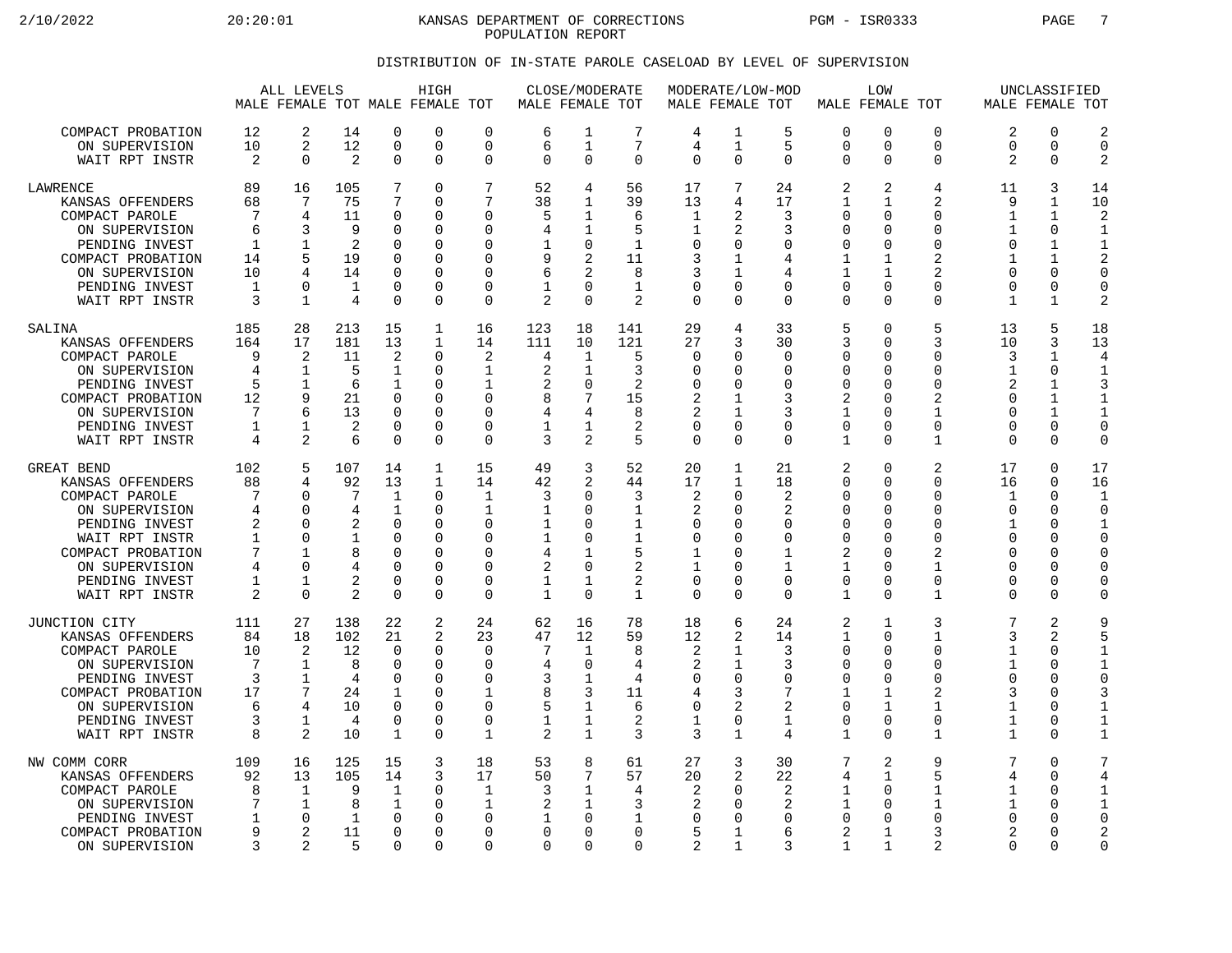2/10/2022 20:20:01 KANSAS DEPARTMENT OF CORRECTIONS PGM - ISR0333 PAGE 8 POPULATION REPORT

## DISTRIBUTION OF IN-STATE PAROLE CASELOAD BY LEVEL OF SUPERVISION

|                                                                                                                                                                                | ALL LEVELS<br>MALE FEMALE TOT MALE FEMALE TOT                     |                                                                                      |                                                                   |                                                                                                 | HIGH                                                                                                        |                                                                                  | MALE FEMALE TOT                                                                       | CLOSE/MODERATE                                                                                           |                                                                                               | MODERATE/LOW-MOD<br>MALE FEMALE TOT                                                 |                                                                |                                                                               | MALE FEMALE TOT                                                                                           | LOW                                                                                                |                                                                                                       | MALE FEMALE TOT                                                                          | UNCLASSIFIED                                                                                                             |                                                                                                              |
|--------------------------------------------------------------------------------------------------------------------------------------------------------------------------------|-------------------------------------------------------------------|--------------------------------------------------------------------------------------|-------------------------------------------------------------------|-------------------------------------------------------------------------------------------------|-------------------------------------------------------------------------------------------------------------|----------------------------------------------------------------------------------|---------------------------------------------------------------------------------------|----------------------------------------------------------------------------------------------------------|-----------------------------------------------------------------------------------------------|-------------------------------------------------------------------------------------|----------------------------------------------------------------|-------------------------------------------------------------------------------|-----------------------------------------------------------------------------------------------------------|----------------------------------------------------------------------------------------------------|-------------------------------------------------------------------------------------------------------|------------------------------------------------------------------------------------------|--------------------------------------------------------------------------------------------------------------------------|--------------------------------------------------------------------------------------------------------------|
|                                                                                                                                                                                |                                                                   |                                                                                      |                                                                   |                                                                                                 |                                                                                                             |                                                                                  |                                                                                       |                                                                                                          |                                                                                               |                                                                                     |                                                                |                                                                               |                                                                                                           |                                                                                                    |                                                                                                       |                                                                                          |                                                                                                                          |                                                                                                              |
| PENDING INVEST                                                                                                                                                                 | 2                                                                 | 0                                                                                    | 2                                                                 | $\Omega$                                                                                        | 0                                                                                                           | $\mathbf 0$                                                                      | $\Omega$                                                                              | $\mathbf 0$                                                                                              | $\mathbf 0$                                                                                   | $\mathbf 0$                                                                         | $\Omega$                                                       | 0                                                                             | 1                                                                                                         | $\mathbf 0$                                                                                        | 1                                                                                                     | 1                                                                                        | $\Omega$                                                                                                                 | $\mathbf{1}$                                                                                                 |
| WAIT RPT INSTR                                                                                                                                                                 | 4                                                                 | 0                                                                                    | 4                                                                 | $\mathbf 0$                                                                                     | 0                                                                                                           | $\mathbf 0$                                                                      | $\mathbf 0$                                                                           | $\mathbf 0$                                                                                              | $\mathbf 0$                                                                                   | 3                                                                                   | $\mathbf{0}$                                                   | 3                                                                             | $\mathbf 0$                                                                                               | $\overline{0}$                                                                                     | $\mathbf 0$                                                                                           | $\mathbf{1}$                                                                             | 0                                                                                                                        | $\mathbf{1}$                                                                                                 |
| UNASSIGNED - NORTH                                                                                                                                                             | 16                                                                | 2                                                                                    | 18                                                                | $\Omega$                                                                                        | 0                                                                                                           | $\mathbf 0$                                                                      | $\Omega$                                                                              | $\Omega$                                                                                                 | $\mathbf 0$                                                                                   | $\mathsf 0$                                                                         | $\Omega$                                                       | $\Omega$                                                                      | 0                                                                                                         | $\Omega$                                                                                           | $\Omega$                                                                                              | 16                                                                                       | 2                                                                                                                        | 18                                                                                                           |
| KANSAS OFFENDERS                                                                                                                                                               | 16                                                                | $\overline{a}$                                                                       | 18                                                                | $\mathbf 0$                                                                                     | $\Omega$                                                                                                    | $\mathbf 0$                                                                      | $\Omega$                                                                              | $\Omega$                                                                                                 | $\Omega$                                                                                      | $\overline{0}$                                                                      | $\Omega$                                                       | $\Omega$                                                                      | $\mathbf 0$                                                                                               | $\Omega$                                                                                           | $\Omega$                                                                                              | 16                                                                                       | 2                                                                                                                        | 18                                                                                                           |
| SOUTHERN REGION TOTAL                                                                                                                                                          | 2140                                                              | 304                                                                                  | 2444                                                              | 221                                                                                             | 36                                                                                                          | 257                                                                              | 958                                                                                   | 124                                                                                                      | 1082                                                                                          | 562                                                                                 | 75                                                             | 637                                                                           | 259                                                                                                       | 44                                                                                                 | 303                                                                                                   | 140                                                                                      | 25                                                                                                                       | 165                                                                                                          |
| WICHITA TOTAL                                                                                                                                                                  | 1569                                                              | 205                                                                                  | 1774                                                              | 173                                                                                             | 26                                                                                                          | 199                                                                              | 693                                                                                   | 80                                                                                                       | 773                                                                                           | 394                                                                                 | 45                                                             | 439                                                                           | 226                                                                                                       | 38                                                                                                 | 264                                                                                                   | 83                                                                                       | 16                                                                                                                       | 99                                                                                                           |
| SEX OFFENDER UNIT                                                                                                                                                              | 90                                                                | 37                                                                                   | 127                                                               | 10                                                                                              | 10                                                                                                          | 20                                                                               | 53                                                                                    | 21                                                                                                       | 74                                                                                            | 18                                                                                  | 3                                                              | 21                                                                            | $\mathbf{1}$                                                                                              | 1                                                                                                  | 2                                                                                                     | 8                                                                                        | 2                                                                                                                        | 10                                                                                                           |
| KANSAS OFFENDERS                                                                                                                                                               | 75                                                                | 34                                                                                   | 109                                                               | 10                                                                                              | 10                                                                                                          | 20                                                                               | 43                                                                                    | 18                                                                                                       | 61                                                                                            | 14                                                                                  | 3                                                              | 17                                                                            | 1                                                                                                         | $\mathbf{1}$                                                                                       | 2                                                                                                     | 7                                                                                        | 2                                                                                                                        | 9                                                                                                            |
| COMPACT PAROLE                                                                                                                                                                 | 6                                                                 | 1                                                                                    | 7                                                                 | $\Omega$                                                                                        | 0                                                                                                           | 0                                                                                | $\overline{4}$                                                                        | 1                                                                                                        | 5                                                                                             | 2                                                                                   | $\Omega$                                                       | 2                                                                             | $\Omega$                                                                                                  | $\Omega$                                                                                           | $\Omega$                                                                                              | O                                                                                        | $\Omega$                                                                                                                 | $\mathbf 0$                                                                                                  |
| ON SUPERVISION                                                                                                                                                                 | 4                                                                 | $\mathbf 1$                                                                          | 5                                                                 | $\Omega$                                                                                        | 0                                                                                                           | 0                                                                                | 2                                                                                     | 1                                                                                                        | 3                                                                                             | 2                                                                                   | ∩                                                              | 2                                                                             | $\mathbf 0$                                                                                               | 0                                                                                                  | $\mathbf 0$                                                                                           | 0                                                                                        | $\Omega$                                                                                                                 | C                                                                                                            |
| PENDING INVEST                                                                                                                                                                 | 2                                                                 | $\Omega$                                                                             | 2                                                                 | $\Omega$                                                                                        | 0                                                                                                           | 0                                                                                | 2                                                                                     | $\Omega$                                                                                                 | 2                                                                                             | 0                                                                                   | O                                                              | $\Omega$                                                                      | 0                                                                                                         | 0                                                                                                  | $\Omega$                                                                                              | 0                                                                                        | <sup>0</sup>                                                                                                             | 0                                                                                                            |
| COMPACT PROBATION                                                                                                                                                              | 9                                                                 | $\mathfrak{D}$                                                                       | 11                                                                | $\Omega$                                                                                        | $\Omega$                                                                                                    | $\Omega$                                                                         | 6                                                                                     | $\overline{2}$                                                                                           | 8                                                                                             | 2                                                                                   | $\Omega$                                                       | 2                                                                             | $\Omega$                                                                                                  | $\Omega$                                                                                           | $\Omega$                                                                                              | 1                                                                                        | $\Omega$                                                                                                                 | $\mathbf 1$                                                                                                  |
| ON SUPERVISION                                                                                                                                                                 | 8                                                                 | $\overline{2}$                                                                       | 10                                                                | $\mathbf 0$                                                                                     | $\Omega$                                                                                                    | $\mathbf 0$                                                                      | 6                                                                                     | 2                                                                                                        | 8                                                                                             | 1                                                                                   | $\Omega$                                                       | 1                                                                             | $\mathbf 0$                                                                                               | $\mathbf 0$                                                                                        | $\mathbf 0$                                                                                           | $\mathbf{1}$                                                                             | $\Omega$                                                                                                                 | $\mathbf{1}$                                                                                                 |
| WAIT RPT INSTR                                                                                                                                                                 | 1                                                                 | $\Omega$                                                                             | $\mathbf{1}$                                                      | $\Omega$                                                                                        | $\Omega$                                                                                                    | $\mathbf 0$                                                                      | $\Omega$                                                                              | $\Omega$                                                                                                 | $\Omega$                                                                                      | $\mathbf{1}$                                                                        | $\Omega$                                                       | $\mathbf{1}$                                                                  | $\Omega$                                                                                                  | $\Omega$                                                                                           | $\Omega$                                                                                              | $\Omega$                                                                                 | $\Omega$                                                                                                                 | $\mathbf 0$                                                                                                  |
| OTHER                                                                                                                                                                          | 1479                                                              | 168                                                                                  | 1647                                                              | 163                                                                                             | 16                                                                                                          | 179                                                                              | 640                                                                                   | 59                                                                                                       | 699                                                                                           | 376                                                                                 | 42                                                             | 418                                                                           | 225                                                                                                       | 37                                                                                                 | 262                                                                                                   | 75                                                                                       | 14                                                                                                                       | 89                                                                                                           |
| KANSAS OFFENDERS                                                                                                                                                               | 1269                                                              | 104                                                                                  | 1373                                                              | 159                                                                                             | 13                                                                                                          | 172                                                                              | 583                                                                                   | 46                                                                                                       | 629                                                                                           | 347                                                                                 | 30                                                             | 377                                                                           | 127                                                                                                       | 7                                                                                                  | 134                                                                                                   | 53                                                                                       | 8                                                                                                                        | 61                                                                                                           |
| COMPACT PAROLE                                                                                                                                                                 | 72                                                                | 14                                                                                   | 86                                                                | 3                                                                                               | $\mathbf{1}$                                                                                                | 4                                                                                | 25                                                                                    | 3                                                                                                        | 28                                                                                            | 8                                                                                   | 4                                                              | 12                                                                            | 26                                                                                                        | 4                                                                                                  | 30                                                                                                    | 10                                                                                       | 2                                                                                                                        | 12                                                                                                           |
| ON SUPERVISION                                                                                                                                                                 | 65                                                                | 10                                                                                   | 75                                                                | 3                                                                                               | $\mathbf{1}$                                                                                                | 4                                                                                | 24                                                                                    | $\mathbf 1$                                                                                              | 25                                                                                            | 8                                                                                   | 4                                                              | 12                                                                            | 25                                                                                                        | 4                                                                                                  | 29                                                                                                    | 5                                                                                        | $\Omega$                                                                                                                 | 5                                                                                                            |
| PENDING INVEST                                                                                                                                                                 | 6                                                                 | 3                                                                                    | 9                                                                 | $\Omega$                                                                                        | 0                                                                                                           | $\Omega$                                                                         | 1                                                                                     | $\mathbf 1$                                                                                              | 2                                                                                             | 0                                                                                   | $\Omega$                                                       | $\mathbf 0$                                                                   | $\mathbf 0$                                                                                               | $\mathbf 0$                                                                                        | $\mathbf 0$                                                                                           | 5                                                                                        | 2                                                                                                                        | 7                                                                                                            |
| WAIT RPT INSTR                                                                                                                                                                 | $\mathbf 1$                                                       | $\mathbf{1}$                                                                         | 2                                                                 | $\mathbf 0$                                                                                     | 0                                                                                                           | $\Omega$                                                                         | $\Omega$                                                                              | $\mathbf 1$                                                                                              | $\mathbf{1}$                                                                                  | $\mathbf 0$                                                                         | <sup>0</sup>                                                   | $\Omega$                                                                      | $\mathbf{1}$                                                                                              | $\Omega$                                                                                           | $\mathbf{1}$                                                                                          | 0                                                                                        | $\mathbf 0$                                                                                                              | $\Omega$                                                                                                     |
| COMPACT PROBATION                                                                                                                                                              | 138                                                               | 50                                                                                   | 188                                                               | $\mathbf{1}$                                                                                    | 2                                                                                                           | 3                                                                                | 32                                                                                    | 10                                                                                                       | 42                                                                                            | 21                                                                                  | 8                                                              | 29                                                                            | 72                                                                                                        | 26                                                                                                 | 98                                                                                                    | 12                                                                                       | 4                                                                                                                        | 16                                                                                                           |
| ON SUPERVISION                                                                                                                                                                 | 121                                                               | 36                                                                                   | 157                                                               | $\mathbf 1$                                                                                     | $\overline{2}$                                                                                              | 3                                                                                | 31                                                                                    | 7                                                                                                        | 38                                                                                            | 19                                                                                  | 4                                                              | 23                                                                            | 63                                                                                                        | 21                                                                                                 | 84                                                                                                    | 7                                                                                        | 2                                                                                                                        | 9                                                                                                            |
| PENDING INVEST                                                                                                                                                                 | 6                                                                 | 5                                                                                    | 11                                                                | $\mathbf 0$                                                                                     | 0                                                                                                           | 0                                                                                | 0                                                                                     | 2                                                                                                        | 2                                                                                             | 0                                                                                   | 1                                                              | 1                                                                             | 1                                                                                                         | 1                                                                                                  | 2                                                                                                     | 5                                                                                        | 1                                                                                                                        | 6                                                                                                            |
| WAIT RPT INSTR                                                                                                                                                                 | 11                                                                | 9                                                                                    | 20                                                                | $\mathbf 0$                                                                                     | 0                                                                                                           | $\mathbf 0$                                                                      | 1                                                                                     | $\mathbf{1}$                                                                                             | 2                                                                                             | 2                                                                                   | 3                                                              | 5                                                                             | 8                                                                                                         | $\overline{4}$                                                                                     | 12                                                                                                    | 0                                                                                        | $\mathbf{1}$                                                                                                             | $\mathbf{1}$                                                                                                 |
| HUTCHINSON TOTAL<br>OTHER<br>KANSAS OFFENDERS<br>COMPACT PAROLE<br>ON SUPERVISION<br>PENDING INVEST<br>COMPACT PROBATION<br>ON SUPERVISION<br>PENDING INVEST<br>WAIT RPT INSTR | 105<br>105<br>85<br>6<br>4<br>$\overline{c}$<br>14<br>8<br>2<br>4 | 13<br>13<br>12<br>1<br>$\mathbf 0$<br>$\mathbf{1}$<br>$\Omega$<br>O<br>O<br>$\Omega$ | 118<br>118<br>97<br>7<br>4<br>3<br>14<br>8<br>$\overline{2}$<br>4 | 9<br>9<br>9<br>$\Omega$<br>$\Omega$<br>$\Omega$<br>$\Omega$<br>$\Omega$<br>$\Omega$<br>$\Omega$ | $\mathbf{1}$<br>$\mathbf{1}$<br>$\mathbf{1}$<br>0<br>0<br>$\Omega$<br>$\Omega$<br>0<br>$\Omega$<br>$\Omega$ | 10<br>10<br>10<br>0<br>$\mathbf 0$<br>$\Omega$<br>0<br>0<br>$\Omega$<br>$\Omega$ | 69<br>69<br>58<br>$\Omega$<br>$\mathbf 0$<br>$\Omega$<br>11<br>7<br>$\mathbf{1}$<br>3 | 10<br>10<br>9<br>$\mathbf 1$<br>$\Omega$<br>$\mathbf{1}$<br>$\Omega$<br>$\Omega$<br>$\Omega$<br>$\Omega$ | 79<br>79<br>67<br>$\mathbf{1}$<br>$\mathbf 0$<br>$\mathbf{1}$<br>11<br>7<br>$\mathbf{1}$<br>3 | 13<br>13<br>10<br>3<br>3<br>$\mathbf 0$<br>$\mathbf 0$<br>0<br>$\Omega$<br>$\Omega$ | 2<br>2<br>2<br>O<br>O<br>U<br>$\Omega$<br>$\Omega$<br>$\Omega$ | 15<br>15<br>12<br>3<br>3<br>$\Omega$<br>∩<br>$\Omega$<br>$\Omega$<br>$\Omega$ | 6<br>6<br>4<br>$\Omega$<br>$\mathbf 0$<br>$\mathbf 0$<br>2<br>$\mathbf{1}$<br>$\mathbf 0$<br>$\mathbf{1}$ | $\Omega$<br>$\Omega$<br>0<br>0<br>$\mathbf 0$<br>$\Omega$<br>$\Omega$<br>0<br>$\Omega$<br>$\Omega$ | 6<br>6<br>4<br>$\mathbf 0$<br>$\Omega$<br>$\Omega$<br>$\overline{2}$<br>1<br>$\Omega$<br>$\mathbf{1}$ | 8<br>8<br>4<br>3<br>$\mathbf{1}$<br>$\mathfrak{D}$<br>$\mathbf{1}$<br>0<br>1<br>$\Omega$ | $\Omega$<br>$\Omega$<br>$\Omega$<br>$\Omega$<br><sup>0</sup><br>$\Omega$<br>$\Omega$<br>$\Omega$<br>$\Omega$<br>$\Omega$ | 8<br>8<br>4<br>3<br>$\mathbf{1}$<br>$\overline{c}$<br>$\mathbf 1$<br>$\mathbf 0$<br>$\mathbf{1}$<br>$\Omega$ |
| GARDEN CITY                                                                                                                                                                    | 154                                                               | 31                                                                                   | 185                                                               | 5                                                                                               | 1                                                                                                           | 6                                                                                | 40                                                                                    | 10                                                                                                       | 50                                                                                            | 100                                                                                 | 20                                                             | 120                                                                           | 2                                                                                                         | $\mathbf 0$                                                                                        | 2                                                                                                     | 7                                                                                        | $\Omega$                                                                                                                 | 7                                                                                                            |
| KANSAS OFFENDERS                                                                                                                                                               | 68                                                                | 12                                                                                   | 80                                                                | 4                                                                                               | 1                                                                                                           | 5                                                                                | 32                                                                                    | 7                                                                                                        | 39                                                                                            | 29                                                                                  | 4                                                              | 33                                                                            | $\mathbf{1}$                                                                                              | $\Omega$                                                                                           | 1                                                                                                     | $\overline{2}$                                                                           | $\Omega$                                                                                                                 | $\overline{c}$                                                                                               |
| COMPACT PAROLE                                                                                                                                                                 | 33                                                                | 6                                                                                    | 39                                                                | $\mathbf 1$                                                                                     | $\Omega$                                                                                                    | 1                                                                                | 3                                                                                     | 2                                                                                                        | 5                                                                                             | 27                                                                                  | 4                                                              | 31                                                                            | $\mathbf{1}$                                                                                              | $\Omega$                                                                                           | $\mathbf{1}$                                                                                          | $\mathbf{1}$                                                                             | $\Omega$                                                                                                                 | $\mathbf{1}$                                                                                                 |
| ON SUPERVISION                                                                                                                                                                 | 30                                                                | 5                                                                                    | 35                                                                | $\mathbf 1$                                                                                     | 0                                                                                                           | $\mathbf{1}$                                                                     | 1                                                                                     | 1                                                                                                        | 2                                                                                             | 27                                                                                  | 4                                                              | 31                                                                            | $\mathbf{1}$                                                                                              | $\Omega$                                                                                           | 1                                                                                                     | 0                                                                                        | $\Omega$                                                                                                                 | $\Omega$                                                                                                     |
| PENDING INVEST                                                                                                                                                                 | 3                                                                 | 1                                                                                    | $\overline{4}$                                                    | $\Omega$                                                                                        | <sup>0</sup>                                                                                                | 0                                                                                | 2                                                                                     | $\mathbf{1}$                                                                                             | 3                                                                                             | $\Omega$                                                                            | $\Omega$                                                       | $\Omega$                                                                      | $\Omega$                                                                                                  | $\Omega$                                                                                           | $\Omega$                                                                                              | 1                                                                                        | $\Omega$                                                                                                                 | $\mathbf{1}$                                                                                                 |
| COMPACT PROBATION                                                                                                                                                              | 53                                                                | 13                                                                                   | 66                                                                | $\Omega$                                                                                        | $\Omega$                                                                                                    | $\mathbf 0$                                                                      | 5                                                                                     | 1                                                                                                        | 6                                                                                             | 44                                                                                  | 12                                                             | 56                                                                            | $\mathbf 0$                                                                                               | $\Omega$                                                                                           | $\Omega$                                                                                              | 4                                                                                        | ∩                                                                                                                        | 4                                                                                                            |
| ON SUPERVISION                                                                                                                                                                 | 49                                                                | 13                                                                                   | 62                                                                | $\Omega$                                                                                        | 0                                                                                                           | 0                                                                                | 5                                                                                     | $\mathbf{1}$                                                                                             | 6                                                                                             | 44                                                                                  | 12                                                             | 56                                                                            | $\Omega$                                                                                                  | $\Omega$                                                                                           | 0                                                                                                     | <sup>0</sup>                                                                             | $\Omega$                                                                                                                 | $\Omega$                                                                                                     |
| PENDING INVEST                                                                                                                                                                 | 2                                                                 | $\Omega$                                                                             | 2                                                                 | $\Omega$                                                                                        | $\Omega$                                                                                                    | 0                                                                                | 0                                                                                     | 0                                                                                                        | 0                                                                                             | 0                                                                                   | $\Omega$                                                       | $\Omega$                                                                      | 0                                                                                                         | 0                                                                                                  | $\Omega$                                                                                              | 2                                                                                        | $\Omega$                                                                                                                 | 2                                                                                                            |
| WAIT RPT INSTR                                                                                                                                                                 | 2                                                                 | $\Omega$                                                                             | 2                                                                 | $\Omega$                                                                                        | $\Omega$                                                                                                    | $\mathbf 0$                                                                      | $\Omega$                                                                              | $\Omega$                                                                                                 | $\Omega$                                                                                      | $\mathbf 0$                                                                         | $\Omega$                                                       | $\Omega$                                                                      | $\Omega$                                                                                                  | $\Omega$                                                                                           | $\Omega$                                                                                              | $\overline{2}$                                                                           | $\Omega$                                                                                                                 | $\overline{2}$                                                                                               |
| DODGE CITY                                                                                                                                                                     | 32                                                                | 4                                                                                    | 36                                                                | 6                                                                                               | 2                                                                                                           | 8                                                                                | 16                                                                                    | 1                                                                                                        | 17                                                                                            | 6                                                                                   | $\Omega$                                                       | 6                                                                             | 4                                                                                                         | 1                                                                                                  | 5                                                                                                     | 0                                                                                        | ∩                                                                                                                        | 0                                                                                                            |
| KANSAS OFFENDERS                                                                                                                                                               | 27                                                                | 3                                                                                    | 30                                                                | 6                                                                                               | 1                                                                                                           | 7                                                                                | 13                                                                                    | $\mathbf{1}$                                                                                             | 14                                                                                            | 6                                                                                   | $\Omega$                                                       | 6                                                                             | 2                                                                                                         | 1                                                                                                  | 3                                                                                                     | 0                                                                                        | $\Omega$                                                                                                                 | $\Omega$                                                                                                     |
| COMPACT PAROLE                                                                                                                                                                 | $\mathbf{1}$                                                      | $\mathbf{1}$                                                                         | 2                                                                 | $\Omega$                                                                                        | $\mathbf{1}$                                                                                                | $\mathbf{1}$                                                                     | 1                                                                                     | $\Omega$                                                                                                 | $\mathbf{1}$                                                                                  | $\Omega$                                                                            | $\Omega$                                                       | $\Omega$                                                                      | $\Omega$                                                                                                  | $\Omega$                                                                                           | $\Omega$                                                                                              | $\Omega$                                                                                 | $\Omega$                                                                                                                 | $\overline{0}$                                                                                               |